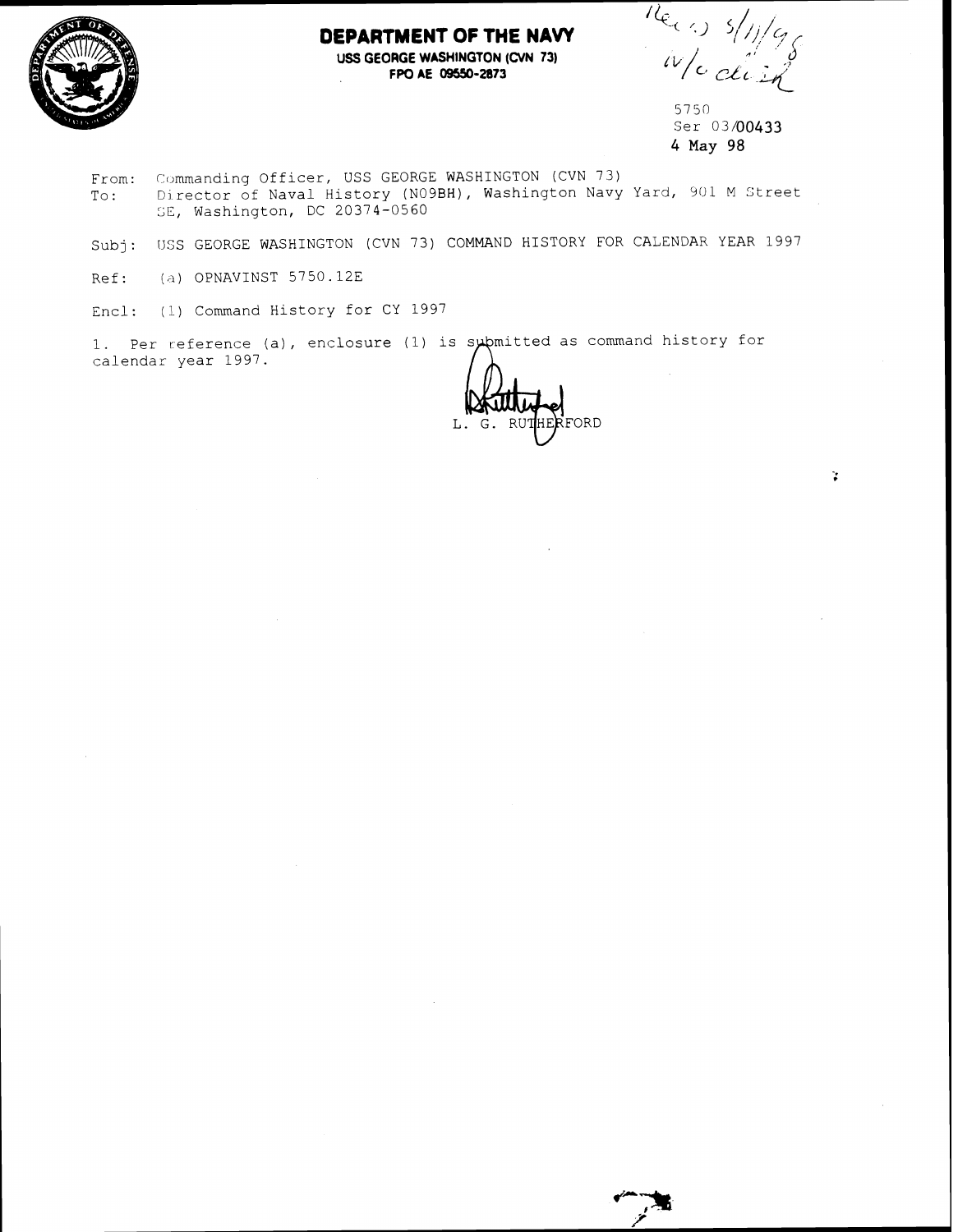## **USS GEORGE WASHINGTON (CVN 73) COMMAND HISTORY 1997**

### **COMMAND COMPOSITION AND ORGANIZATION**

USS GEORGE WASHINGTON (CVN **73),** sixth of the NIMITZ-class nuclear-powered aircraft carriers, was commissioned on July 4, 1992 at Naval Station Norfolk, Virginia. Homeported in Norfolk, Virginia, GEORGE WASHINGTON is an asset of Commander Naval Air Force, U.S. Atlantic Fleet, commanded by Vice Admiral John J. Mazach. The ship is an operational unit of the Second Fleet, commanded by Vice Admiral Vernon E. Clark.

GW is commanded by Captain Lindell G. Rutherford, who relieved Captain Malcolm P. Branch, on 7 May 1997.  $GW$  is tasked with numerous missions, the primary one to serve as our nation's forward deployed force, ready to conduct sustained combat air operations forward from the sea. In this role, the ship serves as the flagship for Commander, George Washington Battle Group, commanded by Rear Admiral Michael G. Mullen.

GEORGE WASHINGTON deployed on 3 October with Carrier Air Wing ONE, commanded by Captain John D. Stufflebeem. Captain Stufflebeem was relieved Captain Craig T. Cuninghame in December 1997. As GEORGE WASHINGTON's main armament, the air wing provides the capability to conduct sustained offensive air operations against land, surface, and subsurface targets and to defend the battle group in support of assigned missions.

Carrier Air Wing ONE is comprised of 75 aircraft and includes: the F-14B Tomcat flown by the Diamondbacks of VF 102; the F/A-18C Hornet strike-fighter flown by the Thunderbolts of VMFA 251; the FIA- I8C Hornet strike-fighter flown by the Marauders of VFA 82: the F/A- 18C Hornet strike-fighter flown by the Sidewinders of VFA 86; the E-2C Hawkeye airborne early warning aircraft flown by the Screwtops of VAW 123; the S-3B Viking anti-submarine warfare aircraft flown by the Maulers of VS 32; the EA-6B Prowler electronic warfare aircraft flown by the Rooks of VAQ 137; the ES-3B Raven flown by Det "Bravo" of the Black Ravens of VQ 6; the HH-60/SH-60F helicopter flown by the Dragonslayers of HS 11 and the C-2 Greyhound carrier onboard delivery (COD) aircraft flown by VRC 40.

Additionally, GEORGE WASHINGTON served as the base of operations for Commander, Destroyer Squadron TWO SIX while in the Med and DESRON FIVE ZERO in the Arabian Gulf, and served as a platform for joint operations with Army and Marine Corps aviation and ground units as part of the deployment work up cycle.

Enclosure (I)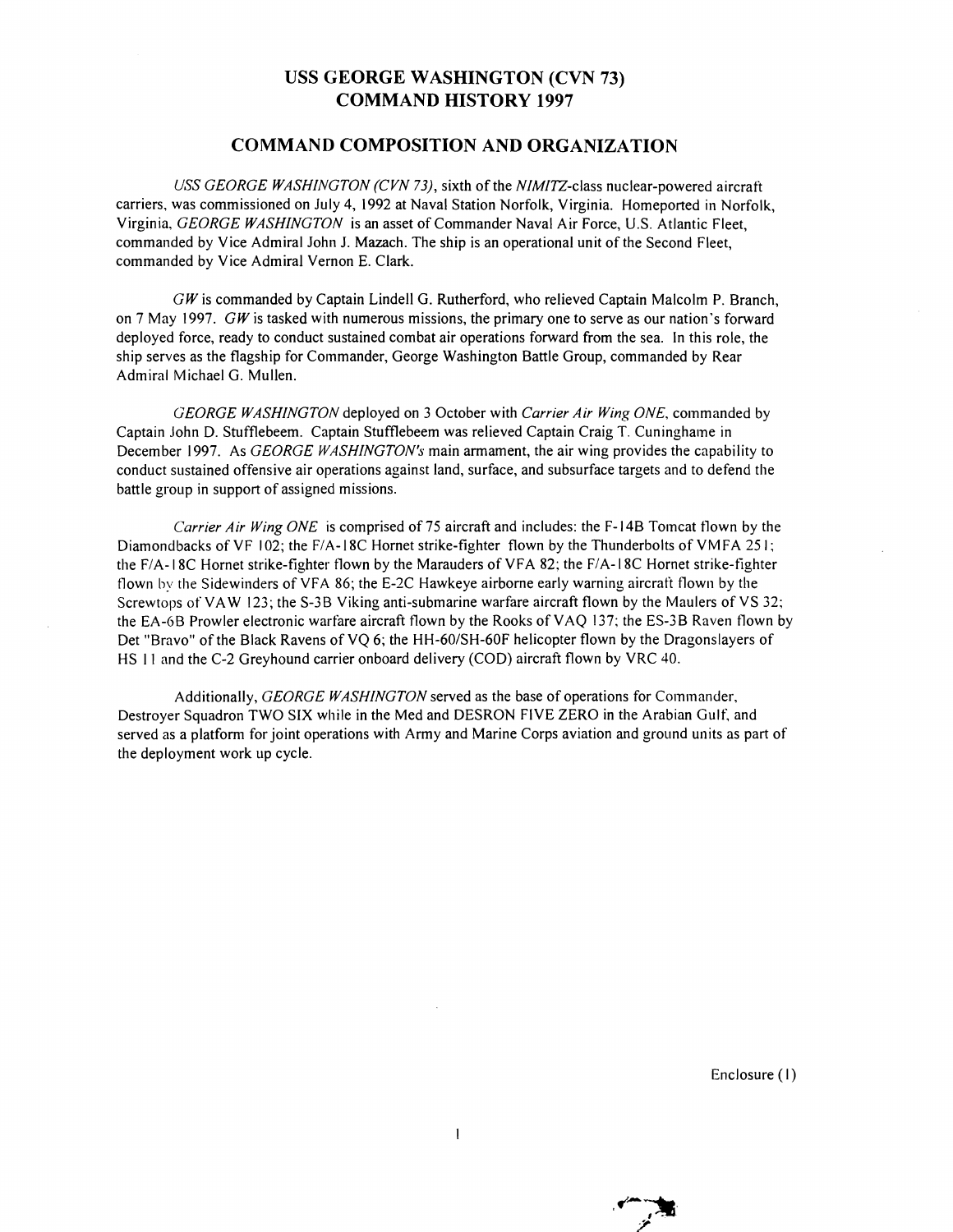### **USS GEORGE WASHINGTON (CVN 73) LEADERSHIP**

CAPT Malcolm P. Branch CAPT Lindell G. Rutherford CAPT Michael R. Groothousen CDR Charles E. Smith



Commanding Officer Commanding Officer Executive Officer Executive Officer

Reactor Officer CRMD Engineering Engineering Air Air Medical Medical Dental AlMD AlMD Navigator Weapons Weapons Supply Supply **Operations Operations** Safety Safety Combat Systems Deck **Training Training** Legal Administration MARDET MARDET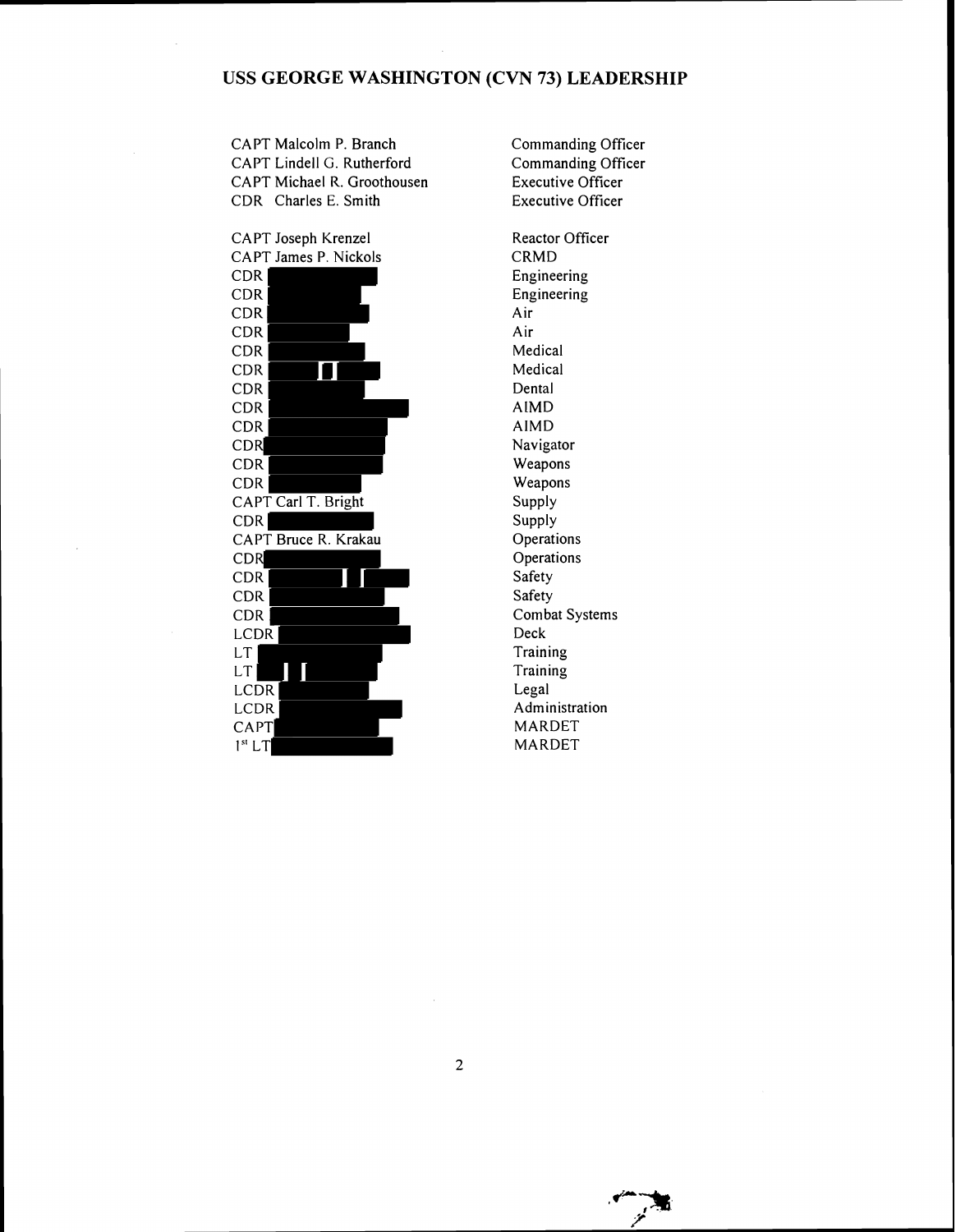#### **NARRATIVE**

When 1007 began, *USS GEORGE WASHINGTON (CVN 73)* was undergoing routine maintenance at Norfolk Naval Shipyard, Portsmouth, Virginia. During the first part of the year, two major events were the focal points for the ship and its crew. First was the ship's completion of the Navy's first Planned Incremental Availability (PIA) for aircraft carriers while in the shipyard. Second was preparation for an upcoming six-month deployment to the Mediterranean Sea and Arabian Gulf.

PIA was a six-month maintenance period which began on 29 August 1996, and was a significant change from the way carrier maintenance will be conducted in the future. It was both shorter in duration and more intense in nature, and provided considerable savings to the Navy. Two major projects that were tackled by the crew was improving habitability in 12 berthing compartments and cutting out access covers in the ship's ventilation system providing greater ease in maintenance.

GW returned to sea on 28 Feb. One major accomplishment during the 9 day sea trials was the first trap on the flight deck of an aircraft using the Improved Fresnel Lens Optical Landing System (IFLOLS). which was installed during the yard period. It replaced the old lens system, which was introduced to the fleet in 1959. The new system provides for easier maintenance and increases the number of lenses to 12 vice 5 for the old system.

On 9 May, *GEORGE WASHINGTON* got underway for its Tailored Ships Training Availability Phase III/Final Evaluation Period (TSTA III/FEP) training in preparation for the ship's Composite Training Unit Exercise (COMPTUEX). The Afloat Training Group (ATG) was aboard for the 20 day TSTA IIIIFEP to assess the ship's capability to conduct training and to evaluate its ability to effectively train the crew. ATG found well-established training teams with a highly motivated crew earning the ship an overwhelming passing grade to continue with its preparations for deployment.

Following a port visit to St. Thomas, Virgin Islands, *GEORE WASHINGTON* rolled right into its COMPTUEX Phase I graded evaluation period on I June. Guided by senior leadership from Commander. George Washington Battle Group. Rear Admiral Michael G. Mullen, and COMCARGRU FOUR, *GW* and *CVW* / conducted several exercises in the Puerto Rican OPAREA and made a port visit to Ft. Lauderdale. Fla. Upon departure, *GEORGE WASHINGTON* completed Phase 2 of its COMPTUEX. ending its intensive six-week training period.

On 18 August, *GEORGE WASHINGTON* got underway for its final graded training evolution, Joint Task Force Exercise (JTFEX) 97-3, prior to its deployment in October 1997. During this three-week training period, the *"Spirit of Freedom"* had the opportunity to train with every branch of the U.S. Armed Forces and several foreign services in simulated hostile scenarios. Training was conducted in ASW, AAW. Mine Countermeasures, Maritime Interdiction and Non-combatant Evacuation Operations. JTFEX 97-3 afforded the George Washington Battle Group an opportunity to train for possible real world contingencies. The end result was a well-prepared battle group certified to deploy in support of National Command Authority requirements. *GW* deployed on *3* October.

In addition to the work-ups for deployment, many other significant events occurred for the GEORGE WASHINGTON in 1997. They included:

7 February saw approximately 350 GW Sailors and family members enjoy a game of hockey at "GW Night" at the Norfolk Scope auditorium, where the Hampton Roads Admirals defeated the Raleigh Icecaps in a shoot out, 4-3.

On I1 February, GW Sailors and Marines continued building ties with namesake organizations Over 150 personnel accepted an invitation from George Washington University to explore the nation's capital and the campus of GWU. They also watched the GWU Colonials defeat the Old Dominion Monarchs in men's basketball, 68-63.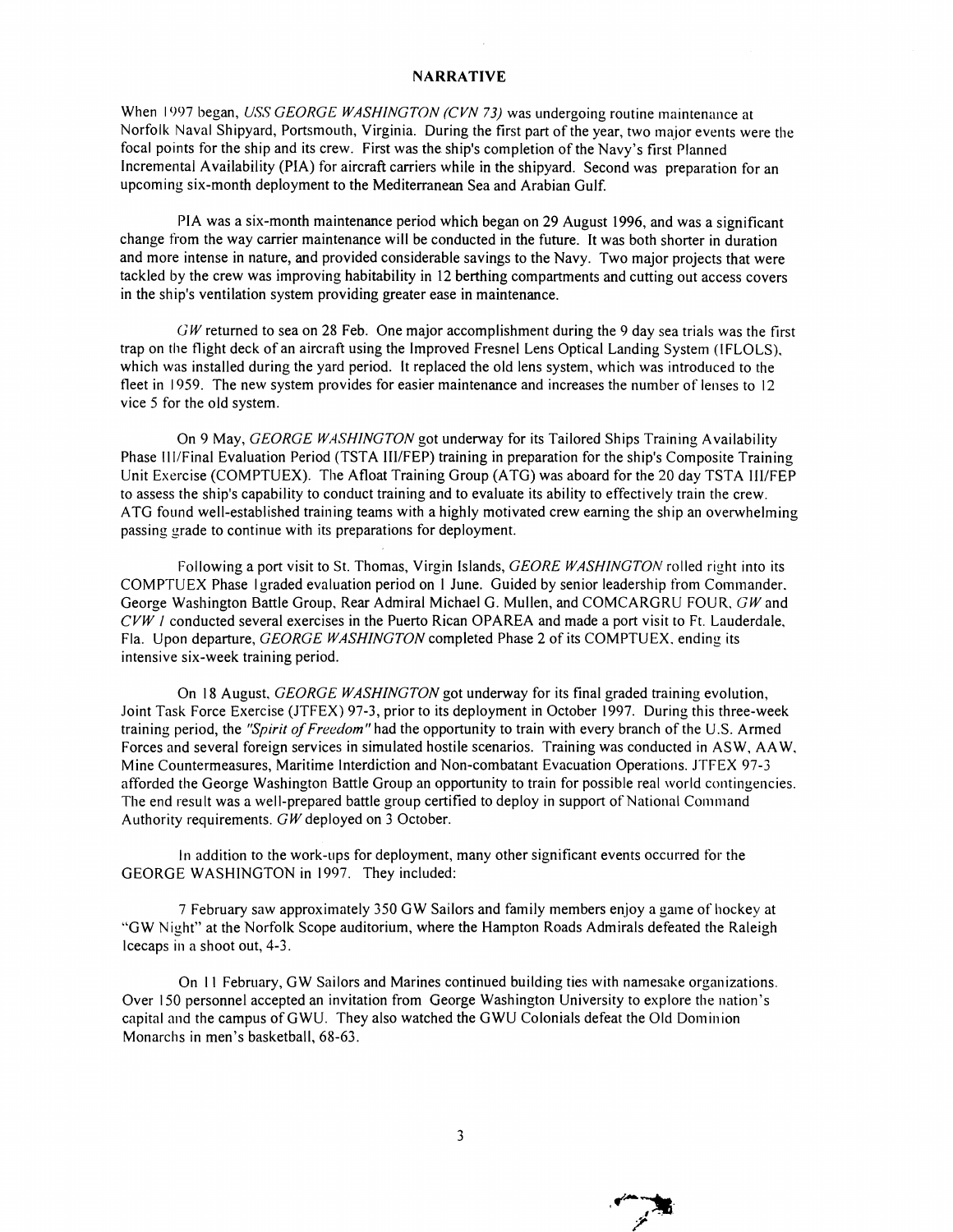On 25 April, GW hosted the grand opening of the ship's "George Washington Room," the ship's refurbished museum. Mr. Timothy Forbes and two sisters, Ms. Mary Walker and Ms. Peggy Stallworth presented letters signed by George Washington to the ship. The Mount Vernon Ladies Association also donated artifacts to include a lock of George Washington's hair. The Washington Capital Council-Navy League also donated a scale model of the ship built by Mr. Steven Dunn.

On 3 May, nearly 5,600 guests participated in *GW's* Family Day Cruise. The two highlights of the cruise were the air demonstration show conducted by *Carrier Air Wing One* and the hangar bay concert performed by one of country music's brightest stars, Jo Dee Messina.

On 7 May, over 2000 Sailors and guests attended the *GEORGE WASHINGTON* change of command where CAPT Lindell G. Rutherford relieved CAPT Malcolm P. Branch to become the fourtli Commanding Officer of *"The Spirit* of *Freedom.* " Commander, Naval Air Force, U.S. Atlantic Fleet, VADM John J. Mazach, was the guest speaker.

On 21-22 June, *GW* was host to a five person-crew from PGA Tour Productions who were aboard ship taping a segment of ESPN's "Inside the PGA Tour." Professional golfer Payne Stewart. one of the top players on the PGA Tour, hosted the show. The segment aired over the  $4<sup>th</sup>$  of July weekend.

On 22 June, *GW* conducted its first-ever five station underway replenishment with the *USS Seattle (AOE 3).* 

On 4 July, *GEORGE WASHINGTON* celebrated its fifth birthday by opening its brows to the community, providing tours of the *"Spirit of Freedom.* " Over 15,000 citizens toured *GW* over the Independence Day weekend.

On 11 July, more than 5,300 crew members, family and friends came together at Busch Gardens in Williamsburg to enjoy a day of roller coaster rides, shows, attractions and camaraderie for *GW's* Family Day Picnic.

Following a well deserved and enjoyable standdown period in September, the crew of *GEORGE WASHINGTON* and its embarked air wing, *Carrier Air Wing ONE,* departed for what would turn to be a very rewarding and successful deployment by an aircraft carrierlair wing team. On 3 October 1997, the ship pulled away from pier 12 at Naval Station Norfolk for its third major deployment to the Mediterranean Sea and Arabian Gulf.

With the air wing on board, *GEORGE WASHINGTON* participated in the first live broadcast from the flight deck of an underway aircraft carrier. "CBS This Morning" joined the crew and spotlighted *GW*  for a two-hour morning newscast on 6 October.

Upon entering the Mediterranean Sea on 16 October, more than **1** 1,000 Sailors and Marines from the *George Washington Battle Group and the Guam Amphibious Ready Group took over Sixth Fleet* operations, relieving the *John F. Kennedy* Battle Group and the *Kearsarge* Amphibious Ready Group.

Shortly after conducting exercise Bright Star 98 with Egypt and other coalition forces. the *GW/CVWI* team was tasked to do a high speed transit to the Arabian Gulf area of operation. This turn of events was the result of increased tensions between the United Nations and Iraq over inspections for Weapons of Mass Destruction. Initially, GWjoined forces with *USS NIMITZ (CVN* **68)** increasing the Navy's presence to two carriers in the Arabian Gulf. *NIMITZ* was later relieved by *USS INDEPENDENCE (CV 62).* While on station, *CVWl* aircraft flew missions in support of Operation Southern Watch, the enforcement of the no-fly zone over southern Iraq.

*GW/CVWI* Sailors also served as diplomats during port visits to Haifa, Israel, four stops to Jebel Ali, United Arab Emirates, and Cannes, France. The ship was in port for only 32 days out of the 18 1 days deployed.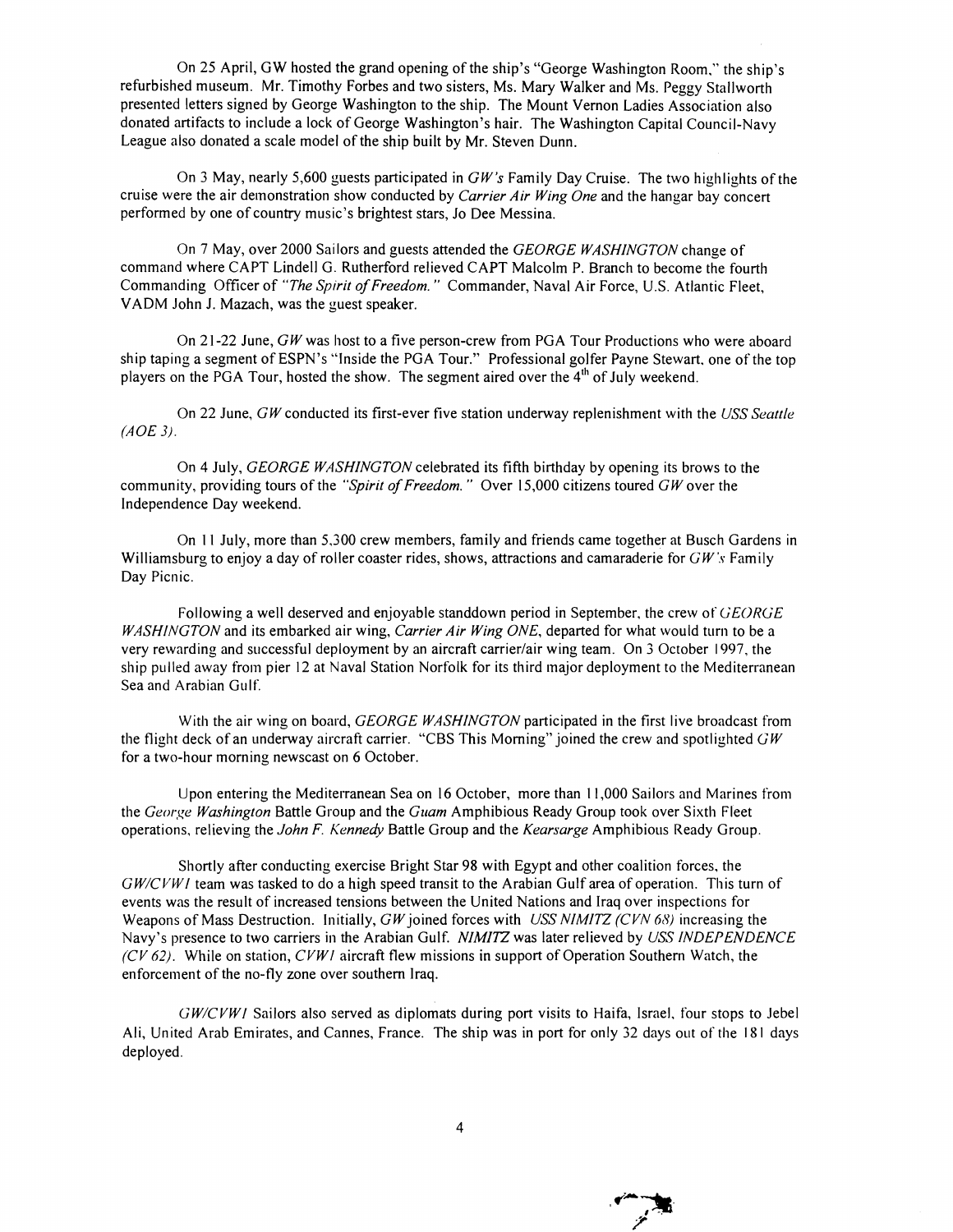Thousands of Sailors and Marines took advantage of the ship's dedicated Morale, Welfare and Recreation Division which provided reasonably priced events during port visits. Destinations for the crew included historical sights in Israel, experiencing Arab culture and the city of lights: Paris, France. Events included snow skiing, scuba diving, mountain biking, camel riding and sand skiing.

A few special guests visited  $GW$  during the deployment. They included the Prime Minister of Romania, the Honorable Victor Ciorbea, Dr. John Hamre, Deputy Secretary of Defense, Grammy-winning recording artist Paula Cole who conducted a hangar bay concert for the entertainment of the crew and ADM Jay L. Johnson, Chief of Naval Operations, who visited the  $GW$  on Christmas day.

Presence, flexibility and interoperability were key to  $GW's$  service as a forward deployed national asset. The following statistics epitomize those terms:

- Launches and recoveries: 8,202
- # Underway replenishments: 26
- Fuel received: 13,802.128 gallons
- Fuel transferred: 14,038,8 19
- Pallets transferred: 4.1 I8
- Messages processed: 1,272,72 <sup>1</sup>
- Miles steamed: 47,194
- Days underway: 149
- Days in port: 32
- Number of E-mails: 1,827,172
- Other:
	- Won Commander, Naval Air Force, U.S. Atlantic Fleet Battle Efficiency Award
	- Won Commander, Naval Air Force, U.S. Atlantic Fleet Silver Anchor Award
	- Won the Best CPO Mess Award for Atlantic Fleet carriers (second in a row)
	- Won Navy Environmental Health Center Award for Excellence in Health Promotion
	- Won awards in seven CHINFO Merit categories

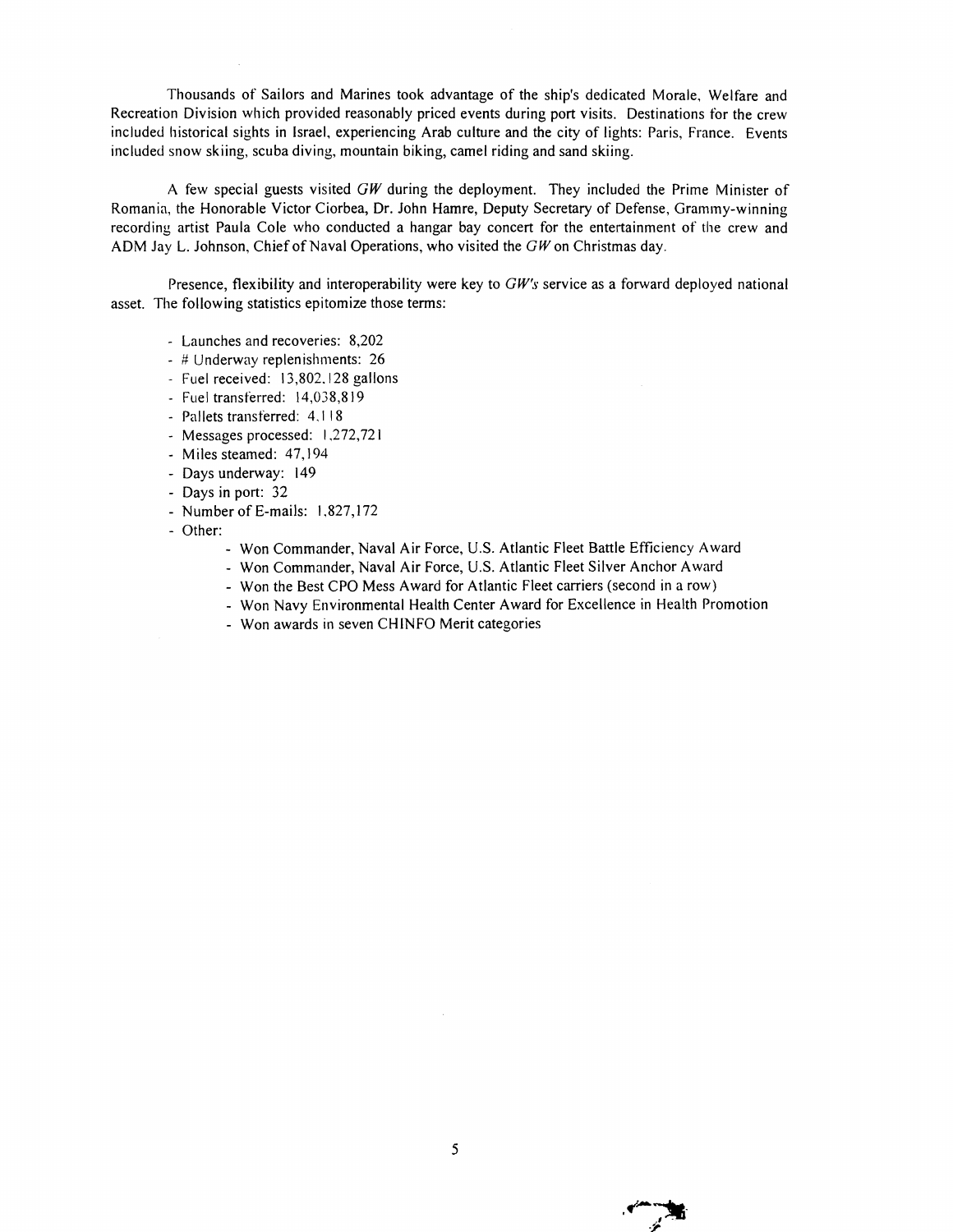# **1997 CHRONOLOGY**

# **January**

| $\overline{1}$  | New Year's Day.<br>Moored Pier 5, Norfolk Naval Shipyard, Portsmouth, Va.                                                                    |
|-----------------|----------------------------------------------------------------------------------------------------------------------------------------------|
| 8               | Conducted Zone Inspection.                                                                                                                   |
| 9               | Conducted General Quarters Drill.                                                                                                            |
| $\overline{10}$ | Held Command Quarters in the Forecastle.                                                                                                     |
| 16              | Held E-7 Advancement Exam.<br>Held Single Parent Support Group Meeting.                                                                      |
| 17              | Held E-2/3 Advancement Ceremony.                                                                                                             |
| 20              | Holiday Routine; Observed Martin Luther King Holiday.                                                                                        |
| 22              | Conducted Zone Inspection.<br>Conducted General Quarters Drill.                                                                              |
| 23              | Observed Martin Luther King Day Celebration.                                                                                                 |
| 24              | Held Ombudsman Luncheon on board ship.                                                                                                       |
| 28              | Observed National Prayer Breakfast.                                                                                                          |
| February        |                                                                                                                                              |
| 5               | Conducted Zone Inspection.                                                                                                                   |
| 7               | Held GW Hockey Night at Scope.                                                                                                               |
| 10              | RADM Michael G. Mullen, Commander, Cruiser Destroyer Group TWO day visit.                                                                    |
| $\vert \vert$   | GW Night at George Washington University Men's Basketball Game.                                                                              |
| 12              | Conducted General Quarters Drill.                                                                                                            |
| 14              | Observed Valentine's Day.<br>Conducted Safety Stand down.<br>Conducted General Quarters Drill.<br>Conducted walk through Abandon Ship Drill. |
| 18              | Conducted E-2/3 Advancement Ceremony.                                                                                                        |
| 19              | Conducted Zone Inspection.                                                                                                                   |
| 20              | Observed African American Heritage Month.                                                                                                    |

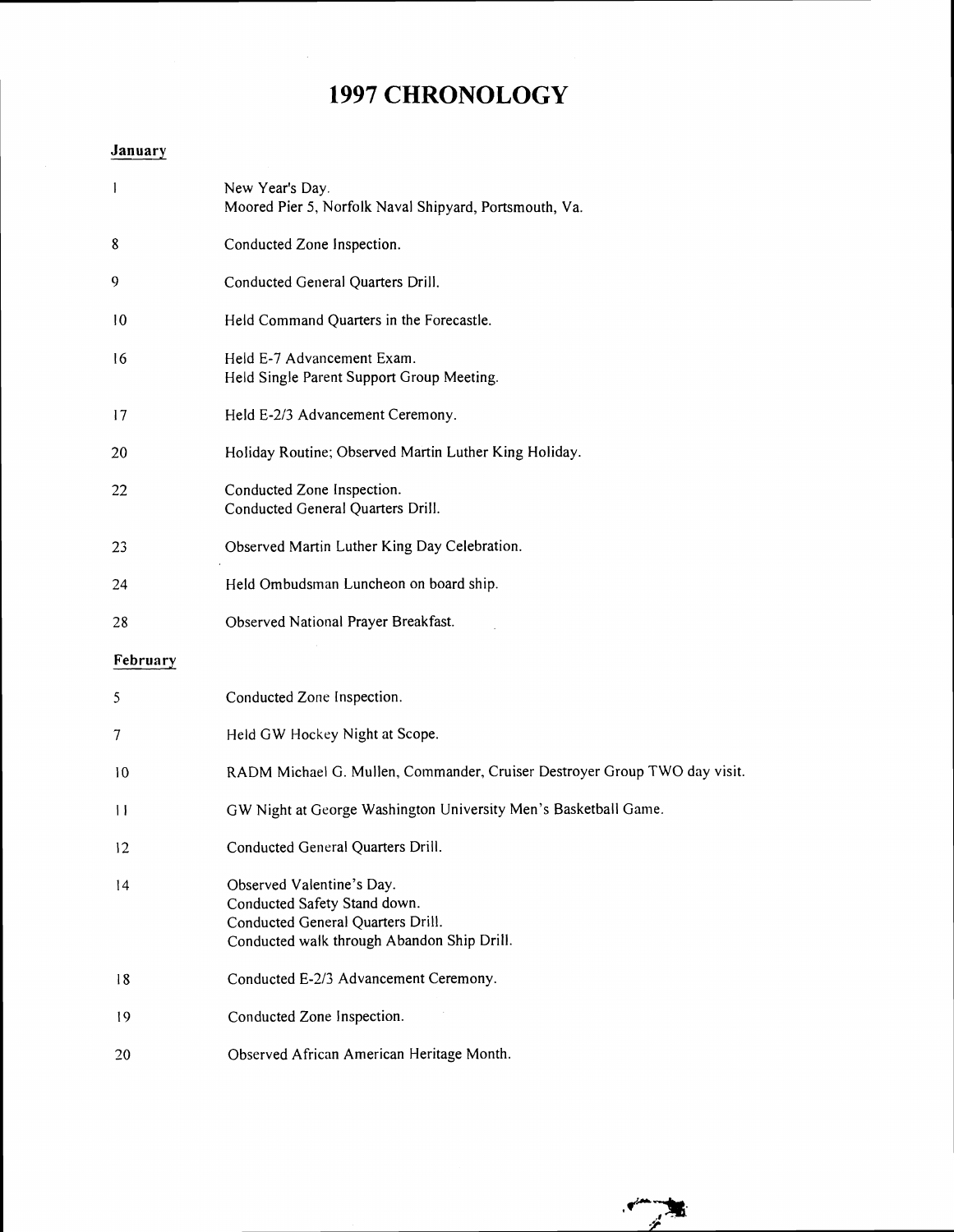| 24-26           | Conducted Fast Cruise.                                                                                                                                                                                                                                                                                                                                                     |
|-----------------|----------------------------------------------------------------------------------------------------------------------------------------------------------------------------------------------------------------------------------------------------------------------------------------------------------------------------------------------------------------------------|
| 27              | Conducted Zone Inspection.                                                                                                                                                                                                                                                                                                                                                 |
| 28 Feb-8 Mar    | Underway from Norfolk Naval Shipyard (Sea Trials).                                                                                                                                                                                                                                                                                                                         |
| 28              | Norfolk Distinguished Visitors day embark. Included the Honorable Paul Fraime, Mayor<br>of Norfolk.                                                                                                                                                                                                                                                                        |
| March           |                                                                                                                                                                                                                                                                                                                                                                            |
| $\mathbf{l}$    | Conducted Helicopter Flight Operations.                                                                                                                                                                                                                                                                                                                                    |
| 2               | Conducted Flight Operations.                                                                                                                                                                                                                                                                                                                                               |
| 3.              | Conducted Flight Operations.<br>Conducted General Quarters Drill.                                                                                                                                                                                                                                                                                                          |
| 4               | Held E-4 Advancement Exam.<br>Conducted Flight Operations.                                                                                                                                                                                                                                                                                                                 |
| 5               | Conducted Flight Operations.<br>Conducted General Quarters Drill.                                                                                                                                                                                                                                                                                                          |
| $5 - 7$         | Defense Fuel Supply Center embark (4).                                                                                                                                                                                                                                                                                                                                     |
| 6               | Held E-5 Advancement Exam.<br>RADM Michael G. Mullen, Commander, George Washington Battle Group day embark.                                                                                                                                                                                                                                                                |
| 7               | Conducted VERTREP/UNREP with USS Seattle (AOE 3).                                                                                                                                                                                                                                                                                                                          |
| 8               | Inport Naval Station, Norfolk, VA.                                                                                                                                                                                                                                                                                                                                         |
| $\overline{11}$ | Held E-6 Advancement Exam.<br>Norwegian Intelligence Officers inport tour (3).<br>Former Soviet Union Scientists inport tour (17).                                                                                                                                                                                                                                         |
| 12              | Conducted Zone Inspection.<br>Captain Alain Oudot de Dainville, PCO, Charles De Gualle (French aircraft carrier)<br>inport tour (9).<br>VADM John J. Mazach, Commander, Naval Air Force, U.S. Atlantic Fleet presents<br>"1996 Golden Anchor Award" to GW.<br>Rochester Polytechnical Institute NROTC inport tour (30).<br>Cleveland Naval Academy NROTC inport tour (36). |
| 13              | Joint Staff Logistics Professional Development inport tour (13).<br>Dr. Armand Tanguay, Professor, University of Southern California inport tour (1)                                                                                                                                                                                                                       |
| 4               | Canadian Sea Cadets/NISEAST inport tour (15).<br>Laurel Delaware High School inport tour (40).<br>82 <sup>nd</sup> Airborne Support Battalion inport tour (18).<br>Joint Logistics Officers inport tour (12).                                                                                                                                                              |
| 15              | Springfield Virginia Boy Scout Troop 1518 inport tour (26).                                                                                                                                                                                                                                                                                                                |

 $\label{eq:2.1} \frac{1}{\sqrt{2}}\left(\frac{1}{\sqrt{2}}\right)^{2} \left(\frac{1}{\sqrt{2}}\right)^{2} \left(\frac{1}{\sqrt{2}}\right)^{2} \left(\frac{1}{\sqrt{2}}\right)^{2} \left(\frac{1}{\sqrt{2}}\right)^{2} \left(\frac{1}{\sqrt{2}}\right)^{2} \left(\frac{1}{\sqrt{2}}\right)^{2} \left(\frac{1}{\sqrt{2}}\right)^{2} \left(\frac{1}{\sqrt{2}}\right)^{2} \left(\frac{1}{\sqrt{2}}\right)^{2} \left(\frac{1}{\sqrt{2}}\right)^{2} \left(\$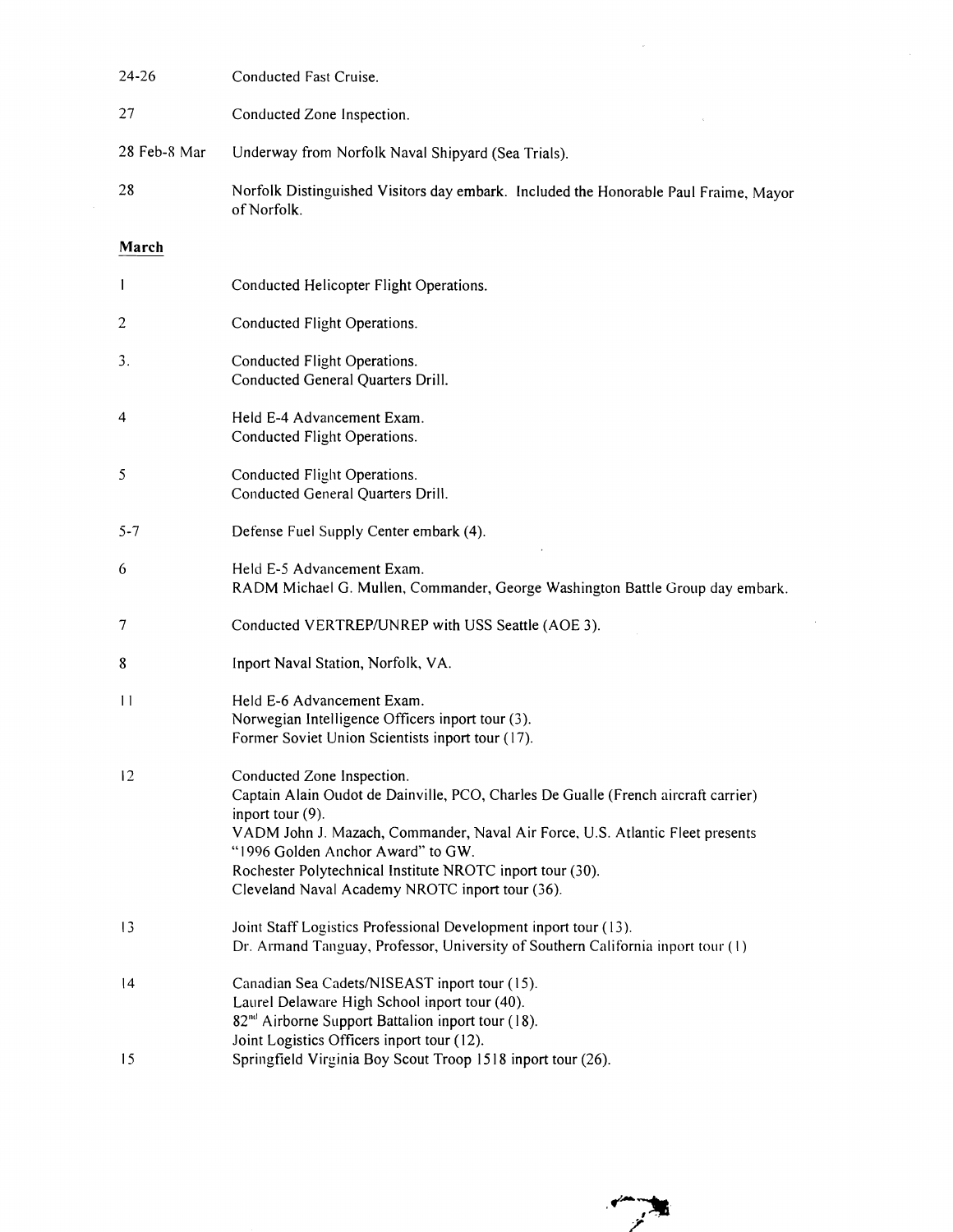| 17           | RADM William Porras, Chief of Staff, Colombian Navy inport tour (4).<br>Held E-2/3 Advancement Ceremony.                                                                                           |
|--------------|----------------------------------------------------------------------------------------------------------------------------------------------------------------------------------------------------|
| 18           | Conducted General Quarters Drill.<br>Prospective Dental Officers inport tour (18).<br>DOD Family Physicians and family members inport tour (100).                                                  |
| 19           | MGEN A. Mazurkevich, Russian Air Force inport tour. Accompanied by CAPT V.<br>Boyarkin, Russian Navy.<br>Willis Hare School inport tour (83).<br>JAG Accession Officers inport tour (40).          |
| 20           | Office of Naval Intelligence Systems Personnel inport tour (33).<br>Suitland Delaware High School NJROTC inport tour (30).<br>Observed Women's History Month.                                      |
| 21           | SES-APEX inport tour (30).                                                                                                                                                                         |
| 22           | U.S. Naval Academy Midshipman inport tour (20).<br>Danville, Virginia DEPPERS inport tour (25).<br>International Law Students inport tour (25).<br>Richmond, Virginia Boy Scouts inport tour (25). |
| 23           | Washington, DC Girl Scouts inport tour (25).                                                                                                                                                       |
| 24           | Captain Dirk De Villiers, Director of Naval Intelligence, South Africa inport tour (5).                                                                                                            |
| 25 Mar-8 Apr | Underway TSTA I/II.                                                                                                                                                                                |
| 25           | Conducted Flight Operations.<br>Conducted Man Overboard Drill.                                                                                                                                     |
| 26           | Conducted Zone Inspection.<br>Conducted Flight Operations.                                                                                                                                         |
| $26 - 27$    | Office of Legislative Affairs embark (8).                                                                                                                                                          |
| 27           | Conducted Flight Operations.                                                                                                                                                                       |
| 28           | Conducted Flight Operations.<br>Conducted General Quarters Drill.                                                                                                                                  |
| 29           | Conducted General Quarters Drill.<br>Conducted Flight Operations.                                                                                                                                  |
| $29 - 30$    | Mr. Stephen Trachtenburg, President, The George Washington University embark (1).                                                                                                                  |
| 30           | Conducted Easter Sunrise Service.<br>Conducted Helicopter Flight Operations.                                                                                                                       |
| 31           | Conducted General Quarters Drill.                                                                                                                                                                  |

 $\mathcal{L}_{\mathcal{A}}$ 

 $\frac{1}{2} \left( \frac{1}{2} \right) \frac{1}{2} \left( \frac{1}{2} \right)$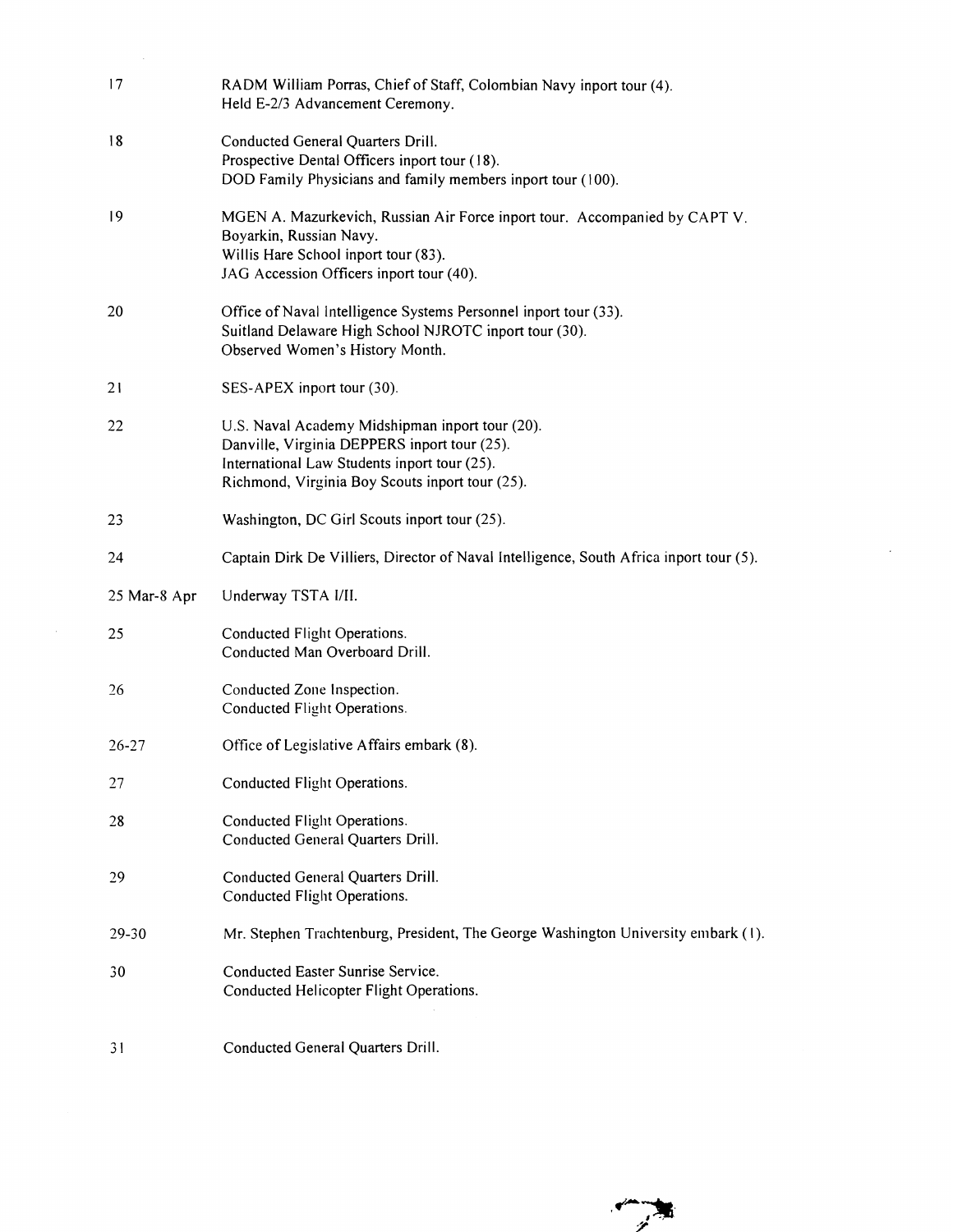# April

| $\overline{1}$  | Conducted General Quarters Drill.<br>Conducted Flight Operations.                                                                                        |
|-----------------|----------------------------------------------------------------------------------------------------------------------------------------------------------|
| $1-2$           | Commander, Naval Base Norfolk Distinguished Visitors embark (7).                                                                                         |
| $\overline{2}$  | Conducted Flight Operations.<br>Conducted General Quarters Drill.                                                                                        |
| $2 - 3$         | COMNAVAIRLANT Distinguished Visitors embark (11).                                                                                                        |
| 3               | Conducted CIWS PACFIRE.<br>Conducted Flight Operations.<br>Conducted General Quarters Drill.                                                             |
| $3 - 4$         | Oklahoma Distinguished Visitors embark (12).                                                                                                             |
| 4               | Conducted Flight Operations.<br>Conducted General Quarters Drill.                                                                                        |
| $4 - 5$         | COMNAVAIRLANT Distinguished Visitors embark (3).                                                                                                         |
| 5               | Conducted Flight Operations.<br>Mount Vernon/Mount Vernon Ladies Association Distinguished Visitors day embark (6).<br>Conducted General Quarters Drill. |
| $5 - 6$         | Office of Legislative Affairs Distinguished Visitors embark (7).                                                                                         |
| 6               | Conducted Helicopter Flight Operations.                                                                                                                  |
| 7               | Conducted Helicopter Flight Operations.<br>Conducted VERTREP with USNS Laramie.<br>Conducted Flight Operations.<br>Conducted General Quarters Drill.     |
| 7-8             | GEORGE WASHINGTON Distinguished Visitors embark (3).                                                                                                     |
| 8               | Conducted Flight Operations.<br>Moored Pier 12N, Naval Station, Norfolk, VA.                                                                             |
| 9               | Canadian Staff College inport tour (140).                                                                                                                |
| 10              | Norview Middle School inport tour (80).<br>Coast Guard Officer Candidate School inport tour (22).                                                        |
| $\overline{11}$ | Mary Baldwin College Trustees inport tour (15).<br>Northwestern University NROTC inport tour (11).                                                       |
| 12              | Iowa Bankers Association inport tour (20).<br>Newport News Brownies inport tour (12).<br>Virginia Technical School NROTC inport tour (11).               |

 $\cdot$ 鸄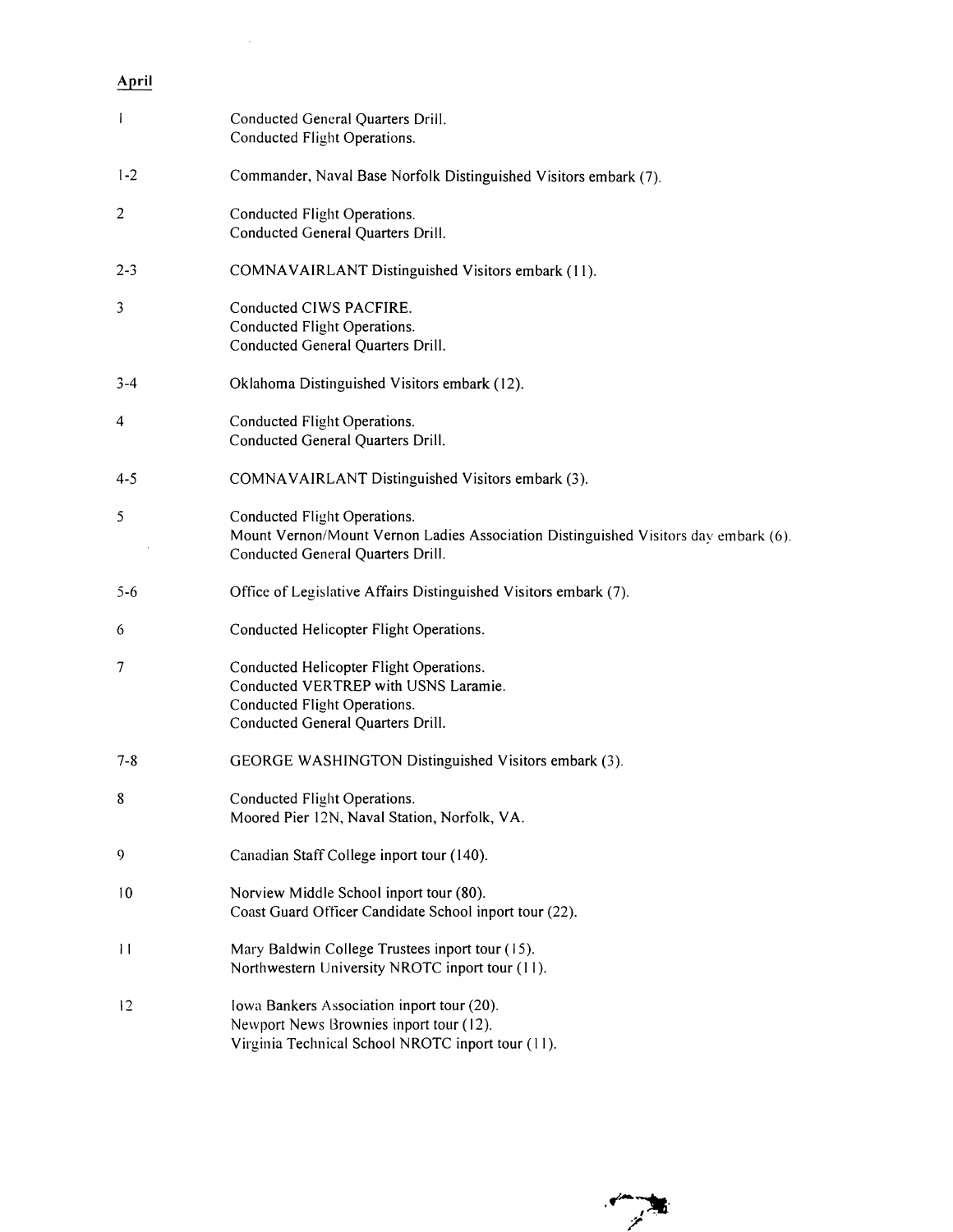| 15           | Observed Holocaust Commemoration "A Day of Remembrance."<br>Prospective Dental Department Heads inport tour (15).<br>Fords Colony Travel Association inport tour (140).                                                                                                                                                                                                                                      |
|--------------|--------------------------------------------------------------------------------------------------------------------------------------------------------------------------------------------------------------------------------------------------------------------------------------------------------------------------------------------------------------------------------------------------------------|
| 16           | Conducted Zone Inspection.<br>Conducted E-2/3 Advancement Ceremony.                                                                                                                                                                                                                                                                                                                                          |
| 17           | Mr. David Burtt (SES-3), Director, DOD Counter Intelligence inport tour (6).<br>International Military Students inport tour (8).<br>Skypark, Ohio Aviators inport tour (38).<br>RADM James H. Black, Fleet Surgeon, U.S. Atlantic Fleet, inport tour. Accompanied by<br>RADM Bonnie B. Potter, Commander, National Naval Medical Center, Bethesda.                                                           |
| 18           | Belmont NJROTC inport tour (40).<br>Severn River High School inport tour (100).                                                                                                                                                                                                                                                                                                                              |
| 19           | Medical/Dental Unit 0186 inport tour (25).<br>COMNAVAIRLANT guests inport tour (4).                                                                                                                                                                                                                                                                                                                          |
| 21           | 1996 COMNAVAIRLANT Battle Efficiency Award presentation. Award presented by<br>VADM John J. Mazach, COMNAVAIRLANT.                                                                                                                                                                                                                                                                                           |
| 23           | Harrisburg High School NJROTC inport tour (36).<br>VADM Moranville, USN, Retired inport tour (2).                                                                                                                                                                                                                                                                                                            |
| 24           | Defense Logistics Agency inport tour (60).<br>COMNAVAIRLANT guests inport tour (3).<br>Conducted E-8/9 Frocking Ceremony.                                                                                                                                                                                                                                                                                    |
| 25           | Grand opening of the GEORGE WASHINGTON Room (Museum). Attended by Mr.<br>Timothy Forbes, CEO, American Heritage Magazine, Mrs. Peggy Stallworth and Mrs.<br>Mary Walker, who donated a letter signed by George Washington, Mr. Roger Whitaker,<br>The George Washington University, and Mr. Bob Francis, designer of the museum.<br>Conducted GW Golf Tournament at Naval Amphibious Base, Little Creek, VA. |
| 26           | Hargrave Military Academy inport tour (40).<br>Girl Scout Troop 782 inport tour (23).                                                                                                                                                                                                                                                                                                                        |
| 28 Apr-2 May | Underway ISE.                                                                                                                                                                                                                                                                                                                                                                                                |
| 28           | Conducted Helicopter Flight Operations.<br>Conducted General Quarters Drill.                                                                                                                                                                                                                                                                                                                                 |
| 29           | Conducted Flight Operations.<br>Conducted General Quarters Drill.                                                                                                                                                                                                                                                                                                                                            |
| 30           | Conducted Flight Operations.<br>Conducted Zone Inspection.<br>Conducted RAS with USNS Monterary.                                                                                                                                                                                                                                                                                                             |

ساندند.<br>گزار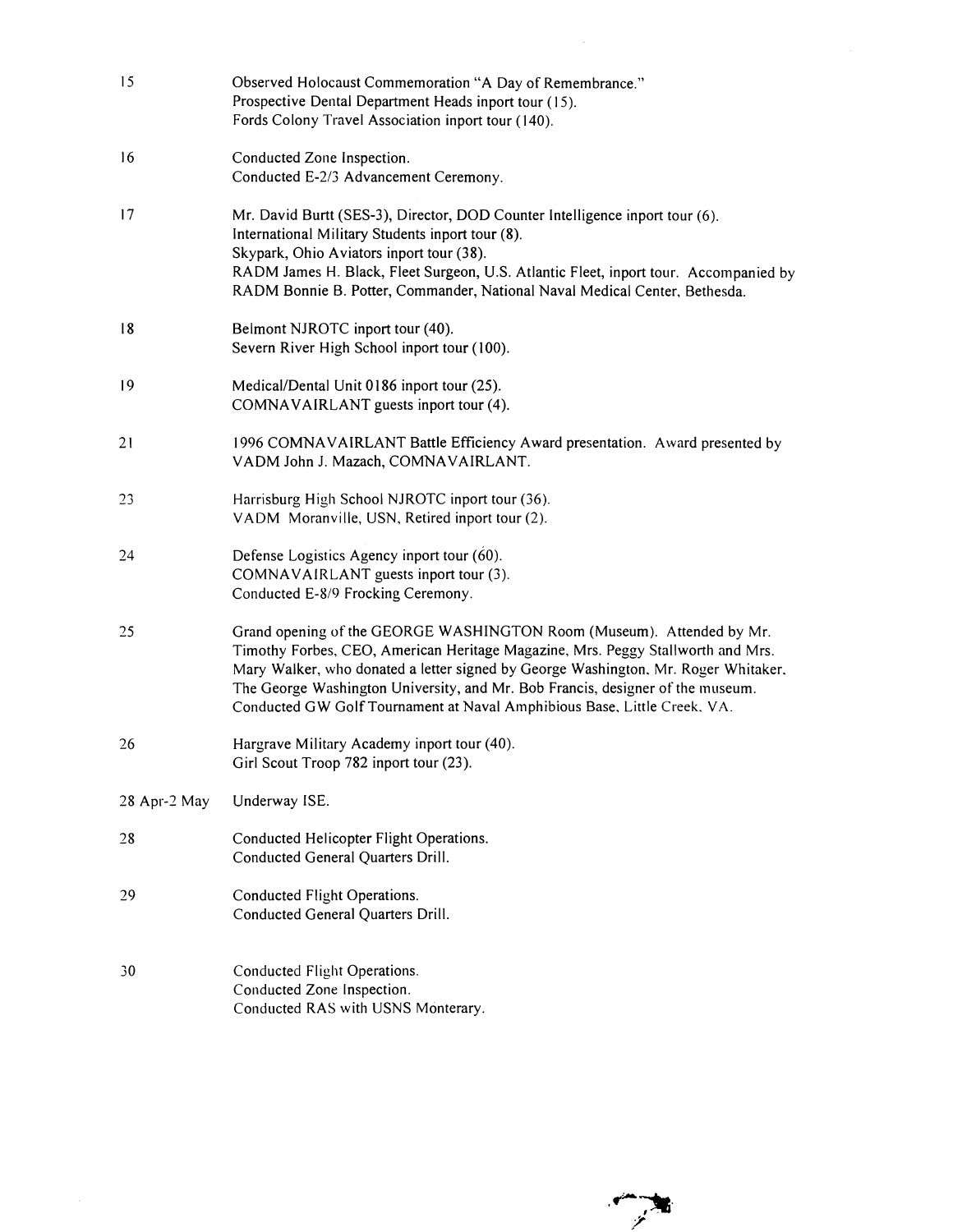# May

| $\mathbf{I}$  | Conducted Flight Operations.<br>Conducted RAS with USNS Laramie.                                                                                 |
|---------------|--------------------------------------------------------------------------------------------------------------------------------------------------|
| 2.            | Moored Pier 12N, Naval Station, Norfolk, VA.                                                                                                     |
| 3             | Underway for Family Day Cruise.<br>Conducted Flight Operations.<br>Moored Pier 12N, Naval Station, Norfolk, VA.                                  |
| 4             | Operation Smile inport visit (50).                                                                                                               |
| 6             | Conducted Zone Inspection.                                                                                                                       |
| 7             | Captain Lindell G. Rutherford relieved Captain Malcolm C. Branch as Commanding<br>Officer, USS GEORGE WASHINGTON (CVN 73).                       |
| $9 - 29$      | Underway TSTA III, FEP and COMPTUEX Phase 1.                                                                                                     |
| 9             | Conducted Flight Operations.<br>Conducted General Quarters Drill.                                                                                |
| 10            | Conducted Flight Operations.<br>Conducted General Quarters Drill.                                                                                |
| $\vert \vert$ | Conducted Flight Operations.                                                                                                                     |
| 12            | Conducted Flight Operations.<br>Conducted General Quarters Drill.                                                                                |
| 13            | Conducted Flight Operations.                                                                                                                     |
| $13 - 14$     | Media embark: WNIX (AM/FM) Radio, Washington, DC, and Rocky Mount, NC<br>Telegram (newspaper).                                                   |
| 4             | Conducted RAS with USS CARNEY (DDG 64).<br>Conducted Zone Inspection.<br>Conducted RAS with USS PLATTE (AO 186).<br>Conducted Flight Operations. |
| $14 - 15$     | Media embark: WSET TV, Lynchburg, VA and Newport News Shipyard photographer.                                                                     |
| 15            | Conducted Flight Operations.<br>Conducted General Quarters Drill.                                                                                |
| $15 - 16$     | COMNAVAIRLANT/COMCARGRU Four Distinguished Visitors embark.                                                                                      |
| 16            | Conducted Flight Operations.<br>Conducted E-2/3 Advancement Ceremony.<br>Conducted General Quarters Drill.                                       |
| 17            | Conducted Helicopter Flight Operations.<br>Conducted General Quarters Drill.                                                                     |



 $\sim 10^{11}$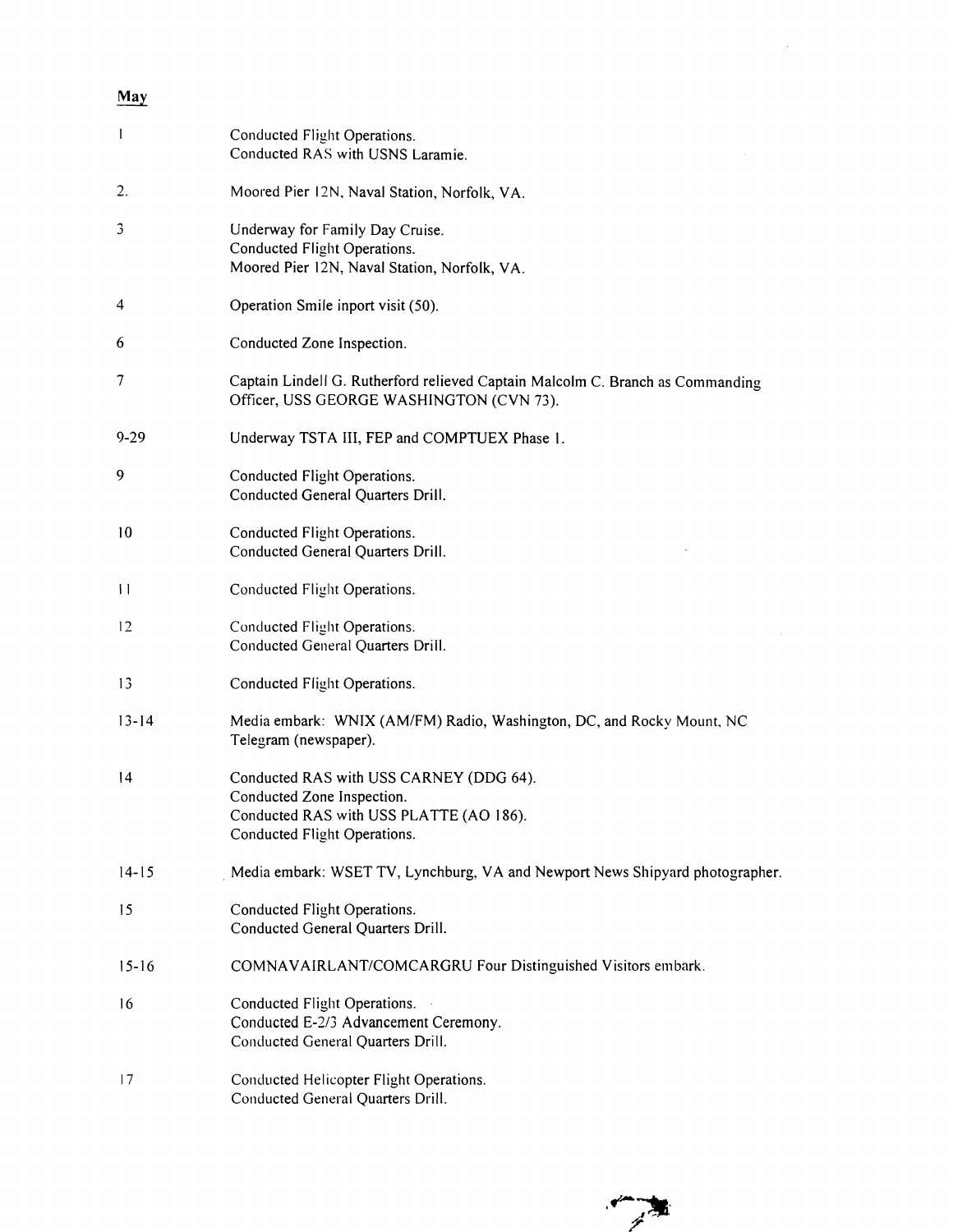| 18       | GW Health Promotions Program/Health Fair promoting a healthy lifestyle.<br>Conducted General Quarters Drill.                                                                                                                                                                                                                                                                   |
|----------|--------------------------------------------------------------------------------------------------------------------------------------------------------------------------------------------------------------------------------------------------------------------------------------------------------------------------------------------------------------------------------|
| 19       | Conducted Flight Operations.<br>CDR Brickel, Commander, German Air Wing day embark.                                                                                                                                                                                                                                                                                            |
| 20       | Conducted Flight Operations.                                                                                                                                                                                                                                                                                                                                                   |
| 21       | Conducted Zone Inspection.<br>Conducted Flight Operations.                                                                                                                                                                                                                                                                                                                     |
| 22       | Conducted Flight Operations.                                                                                                                                                                                                                                                                                                                                                   |
| 23       | Conducted Flight Operations.<br>Conducted General Quarters Drill.                                                                                                                                                                                                                                                                                                              |
| 24       | Conducted General Quarters Drill.                                                                                                                                                                                                                                                                                                                                              |
| 25       | Conducted RAS/VERTREP with USS SEATTLE (AOE 3).<br>Conducted Flight Operations.                                                                                                                                                                                                                                                                                                |
| 26       | Conducted Fight Operations.<br>Conducted General Quarters Drill.                                                                                                                                                                                                                                                                                                               |
| 27       | Conducted Flight Operations.                                                                                                                                                                                                                                                                                                                                                   |
| 28       | Conducted RAS/VERTREP with USS SEATTLE (AOE 3).<br>Conducted Flight Operations.<br>St. Thomas, U.S. Virgin Islands Distinguished Visitors day embark.                                                                                                                                                                                                                          |
| 29-1 Jun | Port visit, St. Thomas, U.S. Virgin Islands.                                                                                                                                                                                                                                                                                                                                   |
| 29       | St. Thomas, U.S. Virgin Islands Distinguished Visitors inport tour (30).                                                                                                                                                                                                                                                                                                       |
| June     |                                                                                                                                                                                                                                                                                                                                                                                |
| $1 - 16$ | Underway COMPTUEX Phase 1.                                                                                                                                                                                                                                                                                                                                                     |
| -1       | Conducted Safety Stand down.                                                                                                                                                                                                                                                                                                                                                   |
| 2        | Conducted Flight Operations.                                                                                                                                                                                                                                                                                                                                                   |
| 3        | Conducted Flight Operations.<br>San Juan, PR Distinguished Visitors day embark: Judge Naveira, Associate Judge,<br>Supreme Court; Judge Hernandez, U.S. Federal Judge; Dr. Freiberger, Professor,<br>University of Puerto Rico; Dr. Theriault, Professor, University of Puerto Rico; Dr.<br>Charles Payne, Captain, USN, Retired; and Dr. Sylvia Payne, Captain, USN, Retired. |
| 4        | VADM John J. Mazach, Commander, Naval Air Force, U.S. Atlantic Fleet day embark.<br>Conducted Flight Operations.                                                                                                                                                                                                                                                               |
| 5        | Conducted Flight Operations.                                                                                                                                                                                                                                                                                                                                                   |
| $5-9$    | McDonnell Douglas/Newport News Naval Shipyard Distinguished Visitors embark.<br>VADM Paul McCarthy, USN, (Ret.) was senior member.                                                                                                                                                                                                                                             |

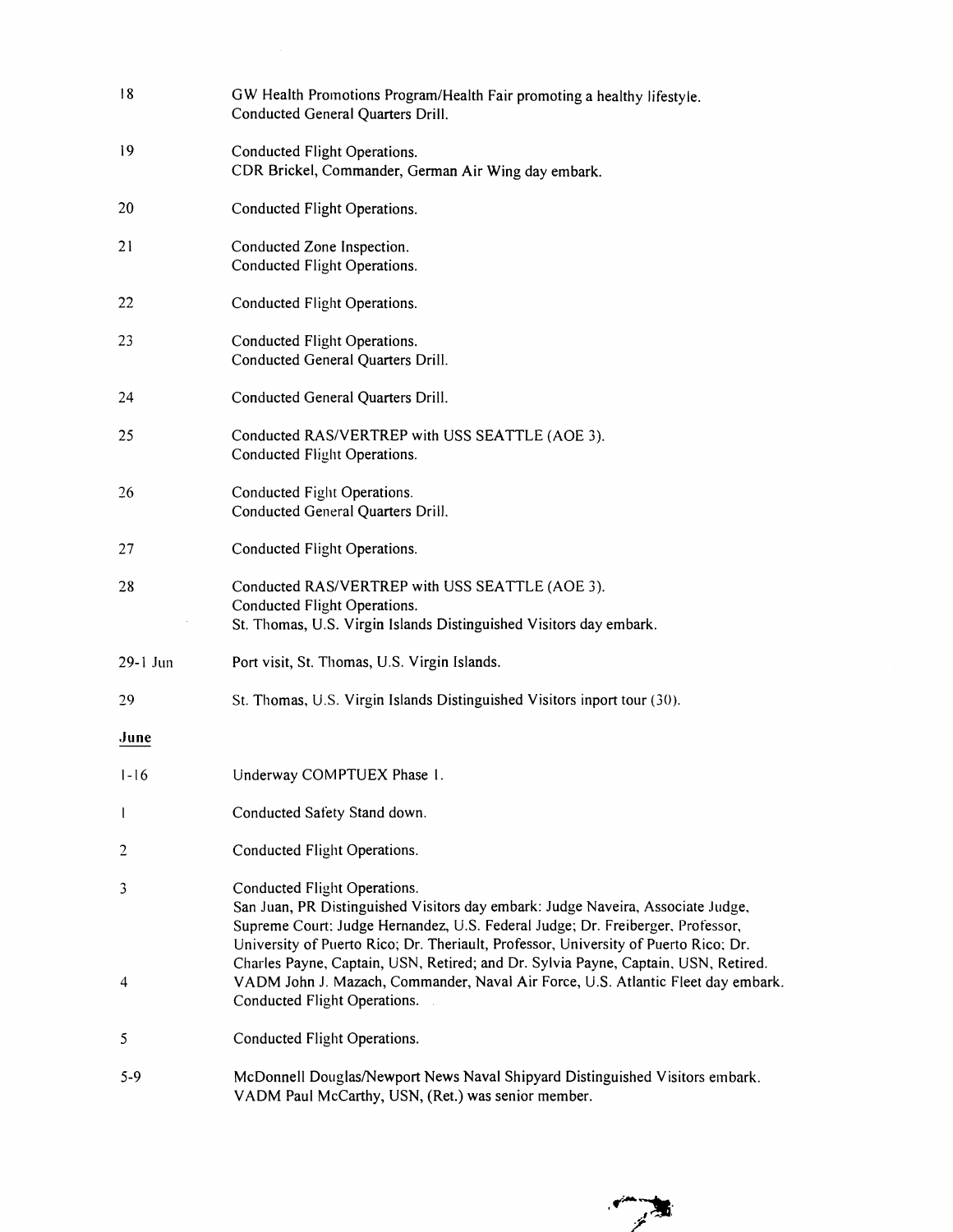| 6                 | Conducted Flight Operations.                                                                                                                                                                                                     |
|-------------------|----------------------------------------------------------------------------------------------------------------------------------------------------------------------------------------------------------------------------------|
| 7                 | Conducted RAS with USS SEATTLE (AOE 3).<br>Conducted Flight Operations.                                                                                                                                                          |
| 8                 | Conducted RAS with USS SEATTLE (AOE 3).<br>Conducted Flight Operations.                                                                                                                                                          |
| 9                 | Conducted VERTREP with USS SEATTLE (AOE 3).<br>Conducted Flight Operations.                                                                                                                                                      |
| 10                | Conducted Flight Operations.                                                                                                                                                                                                     |
| 11                | Conducted Flight Operations.                                                                                                                                                                                                     |
| $12 \overline{ }$ | Conducted Flight Operations.                                                                                                                                                                                                     |
| $\overline{3}$    | Conducted Flight Operations.                                                                                                                                                                                                     |
| 4                 | Conducted Flight Operations.<br>Conducted E-5/6 Frocking Ceremony.                                                                                                                                                               |
| 15                | Conducted Flight Operations.<br>Conducted E-2/3 Advancement Ceremony.<br>Conducted E-4 Frocking Ceremony.                                                                                                                        |
| $16 - 19$         | Port visit Port Everglades, FL.                                                                                                                                                                                                  |
| $19 - 27$         | Underway COMPTUEX Phase II.                                                                                                                                                                                                      |
| 20                | Conducted General Quarters Drill.<br>Conducted Flight Operations.                                                                                                                                                                |
| 21                | Conducted RAS with USS SEATTLE (AOE 3).<br>Conducted Flight Operations.                                                                                                                                                          |
| $21 - 22$         | COMNAVAIRLANT Distinguished Visitors embark.<br>Media embark: Inside the PGA Tour with Mr. Payne Stewart.                                                                                                                        |
| 22                | Conducted Flight Operations.                                                                                                                                                                                                     |
| $22 - 23$         | Office of Legislative Affairs embark.                                                                                                                                                                                            |
| 23                | Conducted Flight Operations.<br>Senator Conrad Burns (R-MT), day embark.                                                                                                                                                         |
| 24                | Conducted Flight Operations.                                                                                                                                                                                                     |
| 24-25             | COMNAVAIRLANT Distinguished Visitors embark. Senior members include the<br>Honorable Marc Berkowitz, Assistant Deputy Under Secretary of Defense for Space<br>Policy and the Honorable Thomas Bromwell, State Senator, Maryland. |
| 25                | Conducted Zone Inspection.<br>Conducted Flight Operations.                                                                                                                                                                       |

 $\sim$  45

 $\mathcal{A}^{\mathcal{A}}$ 

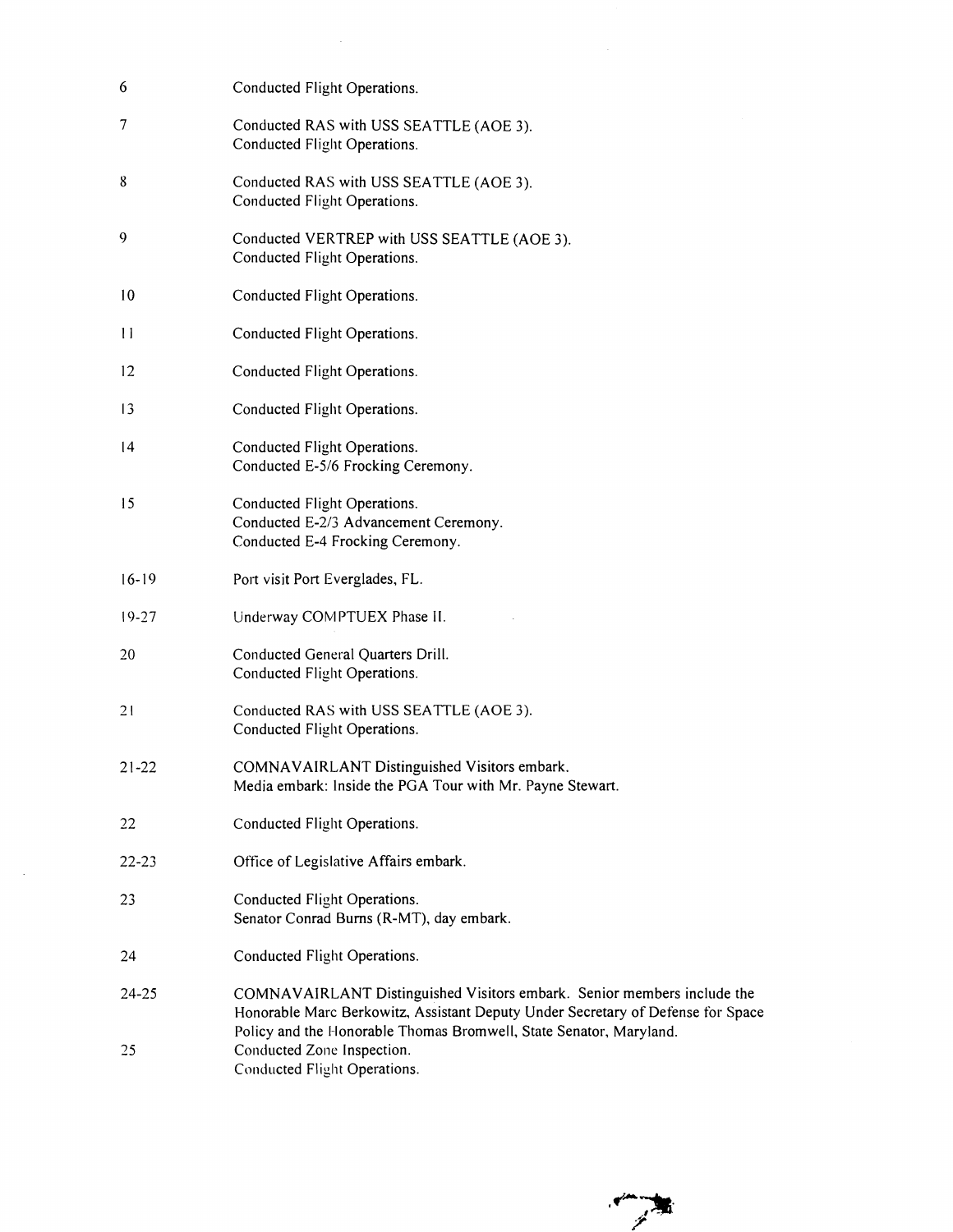| 26      | Conducted Flight Operations.                                                                                                                                        |
|---------|---------------------------------------------------------------------------------------------------------------------------------------------------------------------|
| 27      | Moored Pier 12N, Naval Station, Norfolk, VA.                                                                                                                        |
| 28      | Royal Rangers Outpost 80 inport tour (45).<br>Virginia Training Ship NLCC inport tour (110).<br>COMTACTRAGRULANT inport tour (30).                                  |
| July    |                                                                                                                                                                     |
| 2.      | COMNAVAIRLANT Guests inport tour (3).<br>GW Marine Detachment Change of Command: 1st Lt.<br>USMC, relieved<br><b>CAPT</b><br>USMC.                                  |
| 4       | GW's fifth birthday.                                                                                                                                                |
| 4-6     | Open for general visiting. Over 15,000 visitors tour the ship.                                                                                                      |
| 9       | Conducted Zone Inspection.<br>Alabama Bosslift Employer Support inport tour (40).                                                                                   |
| 10      | NIMA Imagery Class 87 inport tour (35).                                                                                                                             |
| $\perp$ | GW Summer Picnic at Busch Gardens.<br>International Sea Cadets inport tour (25).<br>U.S. Naval Sea Cadets inport tour (35)<br>The Mariners Museum inport tour (11). |
| 12      | COMNAVAIRLANT Guests inport tour (8).<br>Navy Recruiting Command Hispanic Division inport tour (160).<br>Lawyer Pilots Bar Association inport tour (60).            |
| 14      | French Foreign Exchange Students inport tour (25).                                                                                                                  |
| 15      | 8 <sup>th</sup> Air Force Historical Society inport tour (50).<br>National District Attorney Association inport tour and flight deck picnic (200).                  |
| 16      | Conducted E-2/3 Advancement Ceremony.<br>RADM David R. Ruble, SC, inport tour (3).<br>Armed Forces Staff College inport tour (18)                                   |
| 17      | Armed Forces Staff College inport tour (25).                                                                                                                        |
| 18      | Ambassador Day O. Mount inport tour (6).<br>Virginia Academy of Family Physicians inport tour (225).                                                                |
| 19      | COMNAVAIRLANT Guests inport tour (5).<br>Sterling High School MCJROTC inport tour (35).                                                                             |
| 22      | COMNAVAIRLANT Guests inport tour (7).<br>Conducted Married CPO Pre-deployment Brief.                                                                                |
| 23      | Conducted Zone Inspection.<br>Naval Air Warfare Center, Aircraft Division, inport tour (15).<br>Honorary Commanders Association inport tour (50).                   |



 $\hat{\boldsymbol{\gamma}}$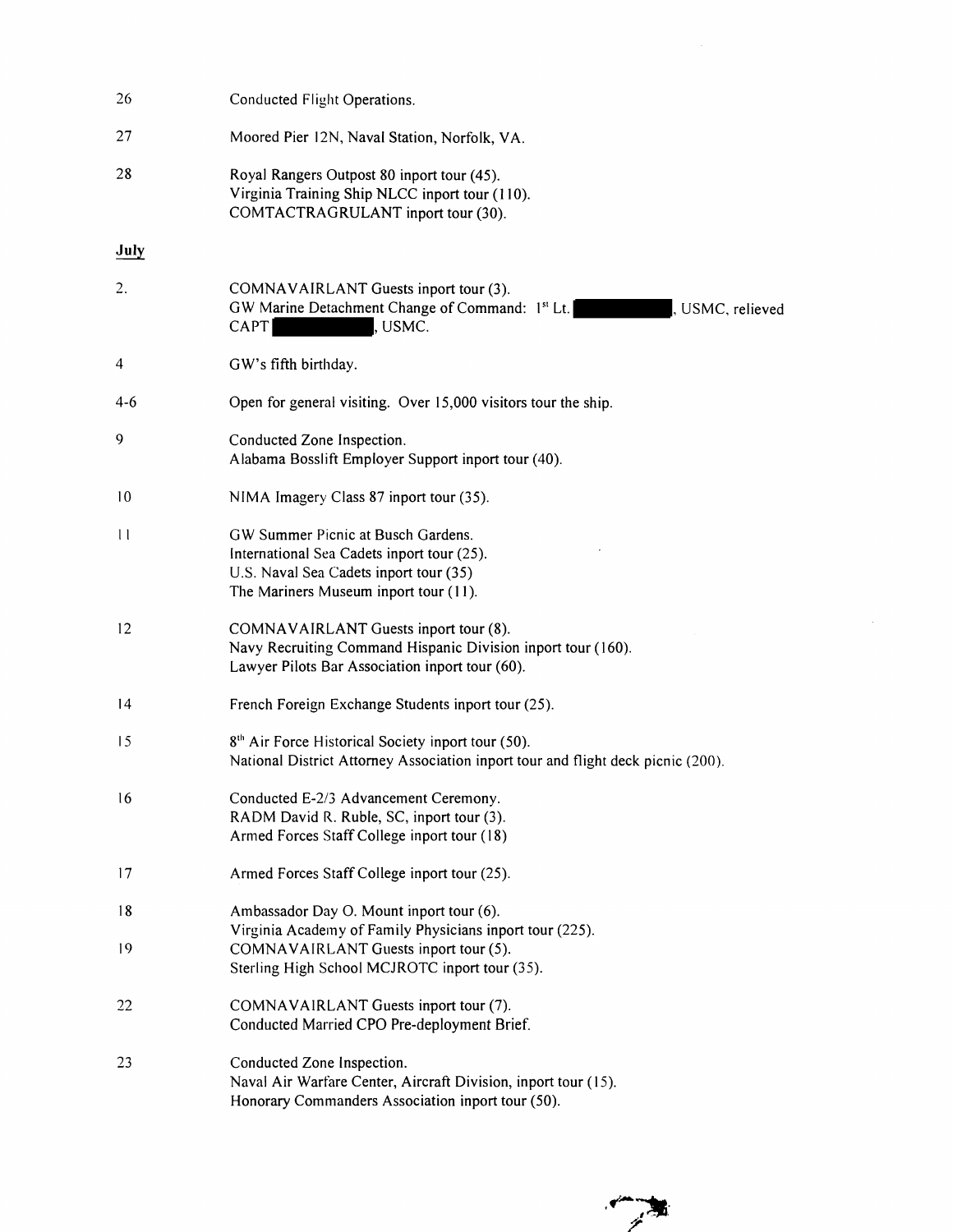| 24            | Pride Program inport tour (105).<br>1454 Squadron Air Training Corps inport tour (40).                                                                                             |
|---------------|------------------------------------------------------------------------------------------------------------------------------------------------------------------------------------|
| 25            | JAG Corps Accessions Group inport tour (15).<br>Naval Sea Cadets inport tour (35).<br>Youth Exchange Camp inport tour (38).                                                        |
| 26            | Boy Scout Troop 556, Chattanooga, TN inport tour (26).<br>Boy Scout Troop 1201, Springfield, NE inport tour (32).<br>Boy Scout Troop 530, Jackson, MN inport tour (28).            |
| 28            | South African Minister of Defense inport tour (6).                                                                                                                                 |
| 29            | PMA 251E (IFLOLS) inport tour (15).                                                                                                                                                |
| 30            | NAFIS Newport News inport tour (35).                                                                                                                                               |
| <b>August</b> |                                                                                                                                                                                    |
| 1             | Keio University inport tour (58).<br>Emerald Knights Band inport tour (40).<br>Aviation and Admiralty Office inport tour (30).                                                     |
| 2.            | Boy Scout Troop 57, Pennsylvania inport tour (33).                                                                                                                                 |
| 3             | PCU Harry S. Truman Pre-commissioning Committee inport tour (11).                                                                                                                  |
| 5             | George Washington Guests inport tour (5).                                                                                                                                          |
| 6             | Married Couple Pre-deployment Brief.                                                                                                                                               |
| 8             | COMNAVAIRLANT Guests inport tour (12).<br>SHAPE Officer and Family inport tour (12).<br>Conducted VAW 120 Winging Ceremony in Hangar Bay 2.                                        |
| 9             | USAFA/USMA Cadets inport tour (22).<br>Boy Scout Troop 613, Provo, UT inport tour (36).<br>Langley Speedway GW Night.                                                              |
| $\frac{1}{2}$ | Single Pre-deployment Briefs.<br>Boy Scout Troop 1800, Bethesda, MD inport tour (6).<br>Armed Forces Staff College inport tour (35).                                               |
| 12            | Single Pre-deployment brief.<br>NRS Ashland/Huntington DEPPERS inport tour (15).<br>U.S. Naval Sea Cadets inport tour (25).                                                        |
| 13            | Single Pre-deployment brief.<br>Conducted Zone Inspection.<br>Naval Air Warfare Center Patuxent River inport tour (15).<br>Wren High School NJROTC, Piedmont, SC inport tour (38). |

 $\sim 10^{11}$ 



 $\frac{1}{2}$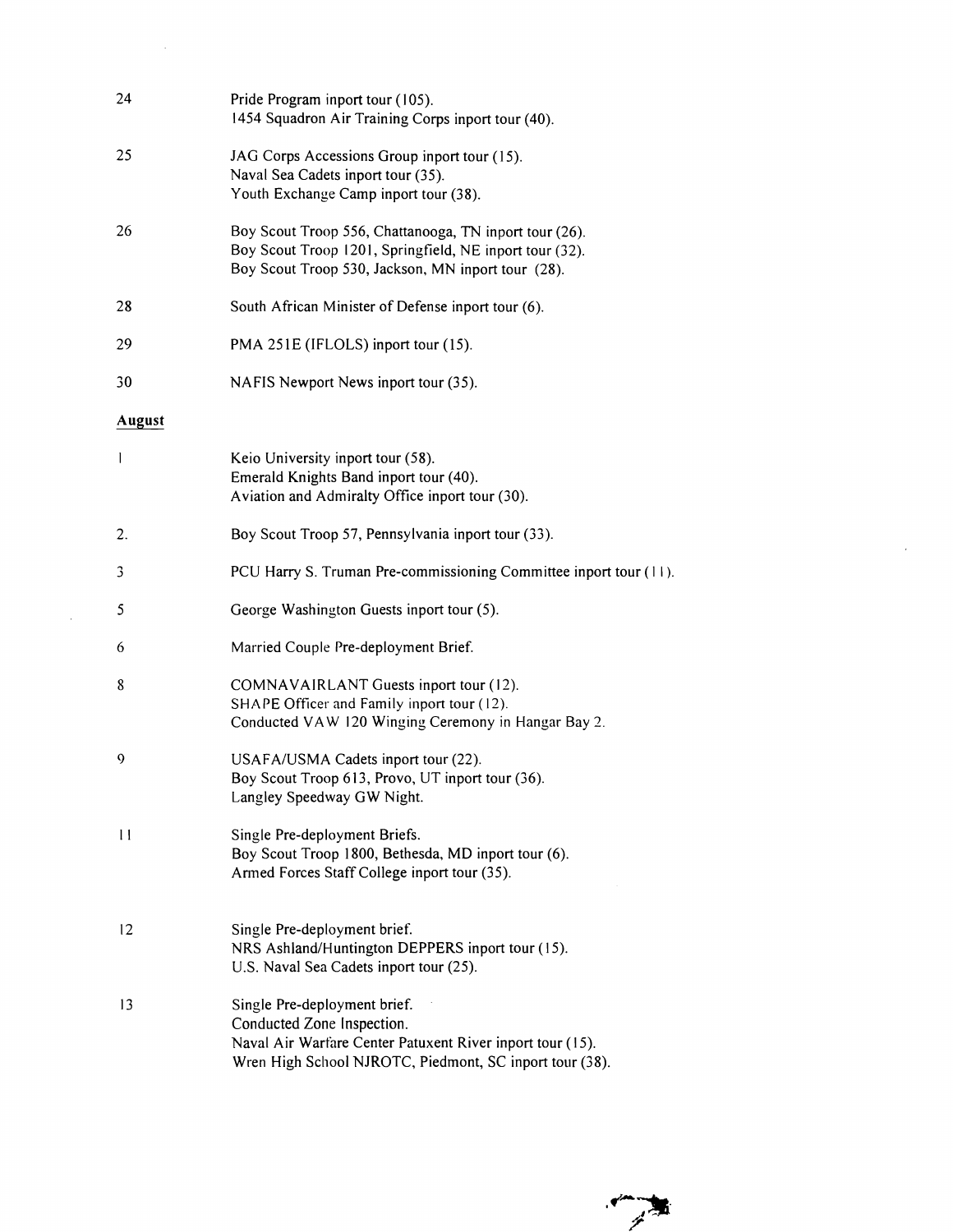| 4         | Single Custodial Parent Pre-deployment Brief.<br>Starbase Atlantis inport tour (13).<br>George Washington Birth Place National Monument inport tour (30).<br>USACOM Guests inport tour (10).<br>Conducted E-2/3 Advancement Ceremony. |
|-----------|---------------------------------------------------------------------------------------------------------------------------------------------------------------------------------------------------------------------------------------|
| 18        | Underway JTFEX 97-3.<br>Conducted Flight Operations.<br>Conducted General Quarters Drill.                                                                                                                                             |
| $18 - 19$ | COMNAVAIRLANT Distinguished Visitors embark (6).<br>Media embark: New Line Cinema (4).                                                                                                                                                |
| 19        | Conducted Helicopter Flight Operations.<br>Conducted Flight Operations.<br>Conducted General Quarters Drill.                                                                                                                          |
| $19 - 20$ | COMNAVAIRLANT/GWBATGRU Distinguished Visitors embark (12).                                                                                                                                                                            |
| 20        | Conducted RAS/VERTREP with USS Seattle (AOE 3).<br>Conducted Zone Inspection.<br>Conducted Flight Operations.                                                                                                                         |
| $20 - 21$ | CINCLANTFLT Distinguished Visitors embark (12).                                                                                                                                                                                       |
| 21        | Conducted Flight Operations.                                                                                                                                                                                                          |
| $21 - 22$ | CINCLANTFLT/CHINFO Distinguished Visitors embark (12).<br>Media embark: Mr. John Gresham, researcher for Tom Clancy.                                                                                                                  |
| 22        | Conducted Flight Operations.<br>Conducted General Quarters Drill.                                                                                                                                                                     |
| $22 - 23$ | COMNAVAIRLANT Distinguished Visitors embark (10).                                                                                                                                                                                     |
| 23        | Conducted Flight Operations.                                                                                                                                                                                                          |
| $23 - 24$ | Office of Legislative Affairs Distinguished Visitors embark (7).                                                                                                                                                                      |
| 24        | Conducted Flight Operations.<br>MGEN Ryan day embark (2).                                                                                                                                                                             |
| 24-25     | Beaufort, SC Distinguished Visitors embark (13).<br>Media embark: WGN Radio, Chicago, IL and The Baltimore Sun, Baltimore, MD (2).                                                                                                    |
| 25        | Conducted RAS with USS Seattle (AOE 3).<br>Conducted Flight Operations.<br>VADM Mies day embark (3).                                                                                                                                  |
| $25 - 26$ | Office of Legislative Affairs Distinguished Visitors embark (12).                                                                                                                                                                     |
| 26        | Conducted Flight Operations.<br>National Conference of State Legislators day embark (24).<br>Conducted General Quarters Drill.                                                                                                        |

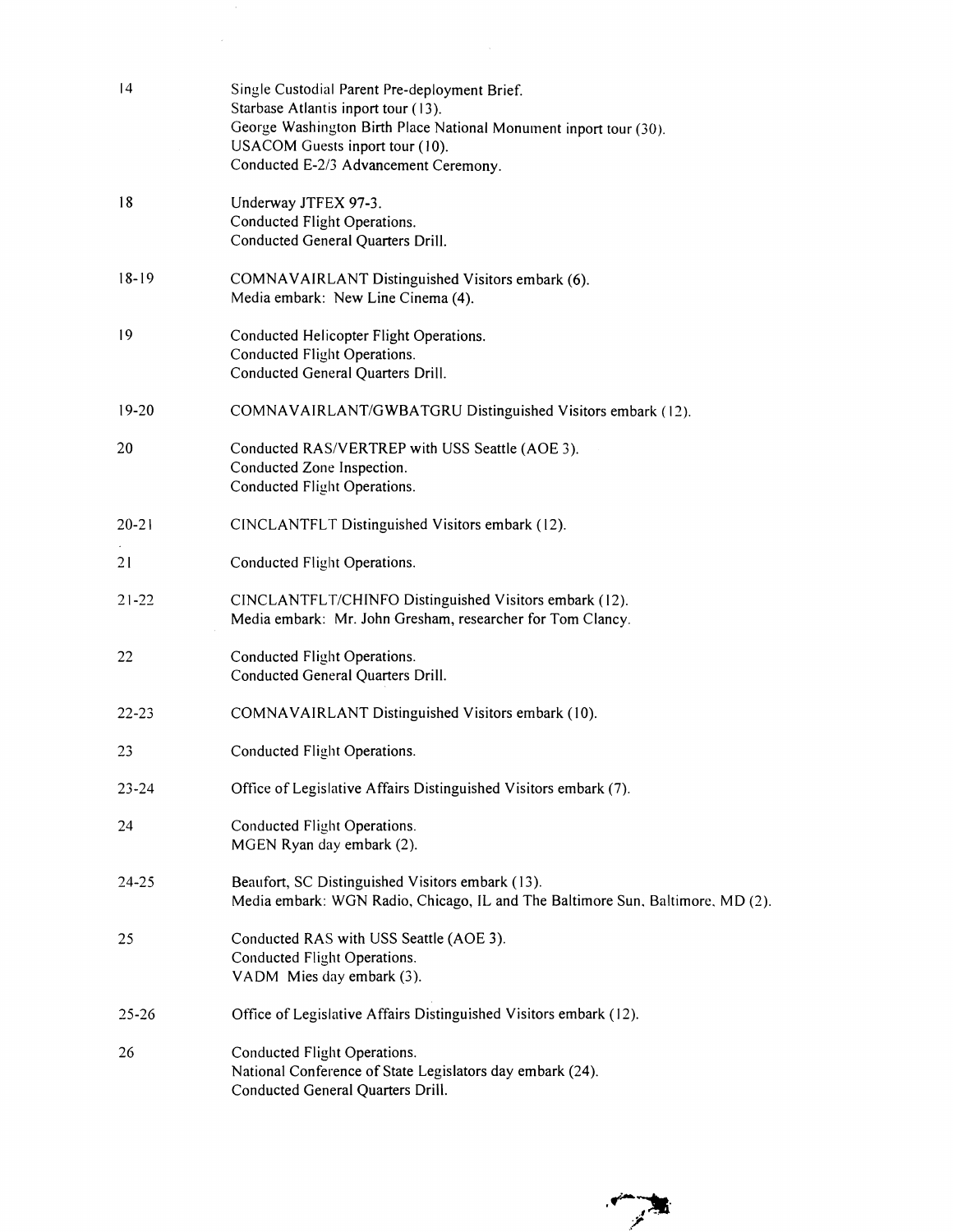| $26 - 27$      | NIMA embark (4).<br>Media embark: Netherlands media (3).                                                                                                                                                                                                                                                                                                  |
|----------------|-----------------------------------------------------------------------------------------------------------------------------------------------------------------------------------------------------------------------------------------------------------------------------------------------------------------------------------------------------------|
| 27             | Conducted Flight Operations.                                                                                                                                                                                                                                                                                                                              |
| $27 - 28$      | SECNAV Distinguished Visitors embark (12).<br>Media embark: Navy/Marine Corps News (2).                                                                                                                                                                                                                                                                   |
| 28             | Conducted Flight Operations.                                                                                                                                                                                                                                                                                                                              |
| 28-29          | Media embark: WVEC-TV, Inflight Magazine, Soundings, Conservative Review,<br>Gamma Liaison Photo, Navy Times, Defense Daily, London Radio, Cumhuriyet (Turkish<br>Newspaper), Der Speigel Magazine (12).                                                                                                                                                  |
| 29             | Conducted Flight Operations.<br>Conducted General Quarters Drill.                                                                                                                                                                                                                                                                                         |
| 30             | RADM Timothy W. LaFleur, Commander, Cruiser Destroyer Group ONE, embark.                                                                                                                                                                                                                                                                                  |
| 31             | Conducted Flight Operations.<br>Conducted Health Fair.                                                                                                                                                                                                                                                                                                    |
| September      |                                                                                                                                                                                                                                                                                                                                                           |
| 1              | Conducted RAS with USS Seattle (AOE 3).<br>Conducted Flight Operations (224 hours).                                                                                                                                                                                                                                                                       |
| $1 - 2$        | Media embark: WAVY TV, Norfolk, VA; WSET TV, Lynchburg, VA; KCTV, Kansas<br>City, MO; KTRK TV, Houston, TX; Dash 2 Aviation; MAI Photo; Defense Week;<br>Beaufort, SC Gazette; World Airpower Journal; Legislative News Service; Independent<br>Reporter, Detroit, MI; Northeast University Press; TF-1 (France); Korean Reporter; All<br>Hands Magazine. |
| $1 - 3$        | Media embark: The Learning Channel.                                                                                                                                                                                                                                                                                                                       |
| $\overline{2}$ | Conducted Flight Operations (24 hours).<br>Conducted General Quarters Drill.                                                                                                                                                                                                                                                                              |
| $2 - 3$        | Media embark: WKYN TV, Philadelphia, PA and the Navy Public Affairs Center.                                                                                                                                                                                                                                                                               |
| 3              | Conducted Flight Operations.                                                                                                                                                                                                                                                                                                                              |
| $3 - 4$        | RADM Osie V. Combs, Jr., embark.                                                                                                                                                                                                                                                                                                                          |
| 4              | Conducted E-4 Advancement Exam.<br>Moored Pier 11N, Naval Station, Norfolk, VA.                                                                                                                                                                                                                                                                           |
| 9              | Conducted E-5 Advancement Ceremony.                                                                                                                                                                                                                                                                                                                       |
| 17             | Conducted Zone Inspection.<br>Conducted E-2/3 Advancement Ceremony.                                                                                                                                                                                                                                                                                       |
| 25             | Conducted Safety Stand down.                                                                                                                                                                                                                                                                                                                              |

 $\bar{\beta}$ 

 $\mathcal{F}$ 

R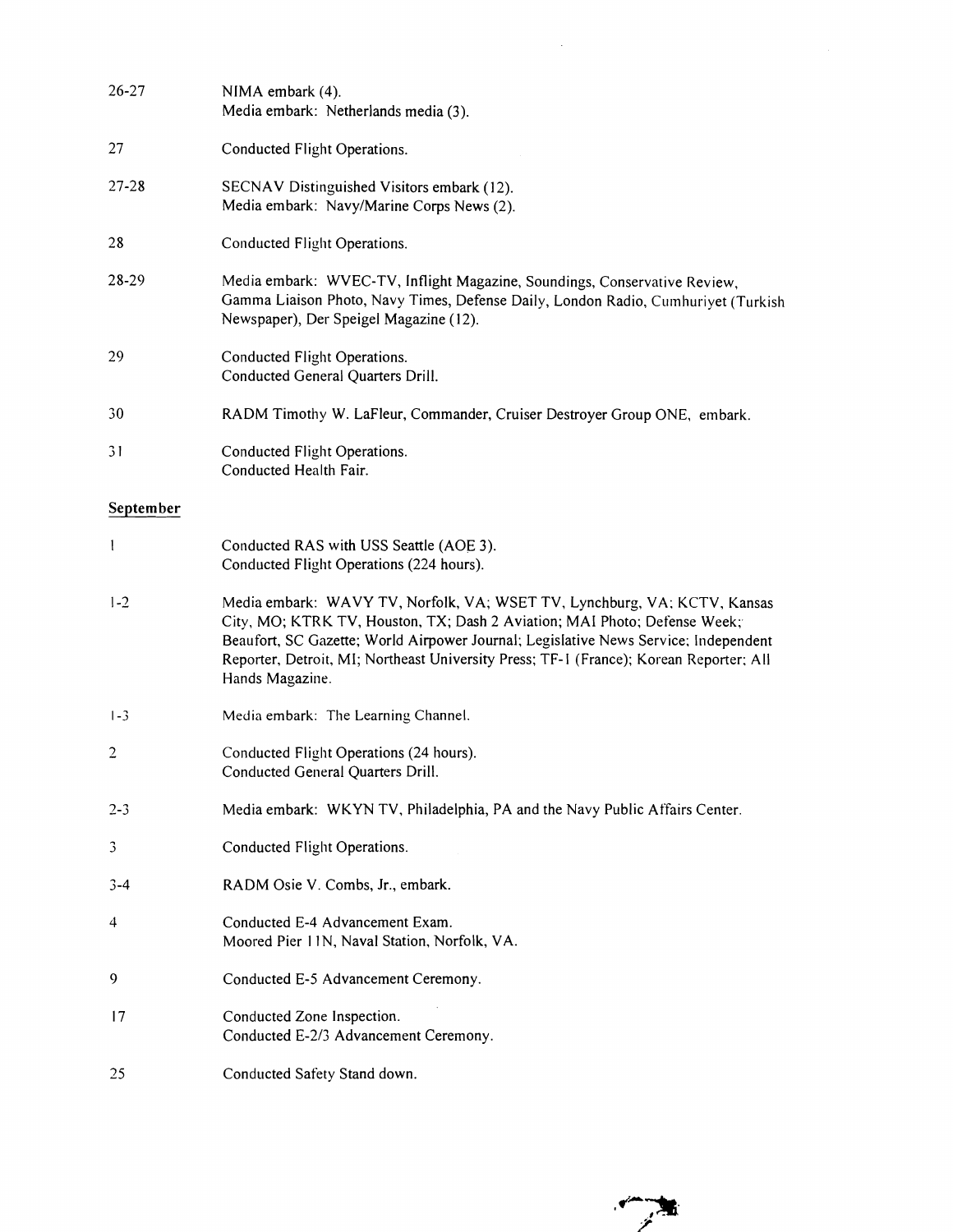| 29             | Conducted Safety Awareness Briefs via SITE TV.                                                                                                                                                           |
|----------------|----------------------------------------------------------------------------------------------------------------------------------------------------------------------------------------------------------|
| 30             | Conducted Safety Awareness Briefs via SITE TV.                                                                                                                                                           |
| October        |                                                                                                                                                                                                          |
| 1              | Conducted Safety Awareness Briefs via STIE TV.<br>Conducted Helicopter Flight Operations.<br>VADM Vernon E. Clark, COMSECONDFLT and VADM Henry G. Giffin day visit (6).<br>VADM Quast (Ret.), day visit. |
| $\overline{2}$ | Conducted media availability: WAVY TV, WVEC TV, Soundings, Virginia Pilot.                                                                                                                               |
| 3              | Underway, Mediterranean/Arabian Gulf Deployment.<br>Conducted Flight Operations.                                                                                                                         |
| $3 - 4$        | Media embark: How'd They Do That television production crew (4).                                                                                                                                         |
| 4              | Conducted Flight Operations.<br>Conducted General Quarters Drill.                                                                                                                                        |
| $4-6$          | Media embark: CBS This Morning. First live broadcast from the flight deck of a carrier<br>by major network morning show.                                                                                 |
| 5              | Conducted RAS with USNS Big Horn.<br>Conducted Flight Operations.                                                                                                                                        |
| 6              | CBS Live Broadcast from flight deck.<br>Conducted Flight Operations.                                                                                                                                     |
| 7              | Conducted General Quarters Drill.                                                                                                                                                                        |
| 8              | Conducted Zone Inspection.<br>Conducted Helicopter Flight Operations.                                                                                                                                    |
| 9              | Conducted Helicopter Flight Operations.                                                                                                                                                                  |
| 10             | Conducted Helicopter Flight Operations.<br>Conducted General Quarters Drill.                                                                                                                             |
| 11             | Conducted Flight Operations.<br>Conducted RAS with USS Normandy (CG 60)<br>Conducted VERTREP with USS Seattle (AOE 3).                                                                                   |
| 12             | Conducted Flight Operations.                                                                                                                                                                             |
| $12 - 13$      | Lajes Field, Azores, Distinguished Visitor embark (10).                                                                                                                                                  |
| 13             | Conducted Flight Operations.                                                                                                                                                                             |
| 4              | Conducted Flight Operations.<br>Conducted General Quarters Drill.                                                                                                                                        |

میم.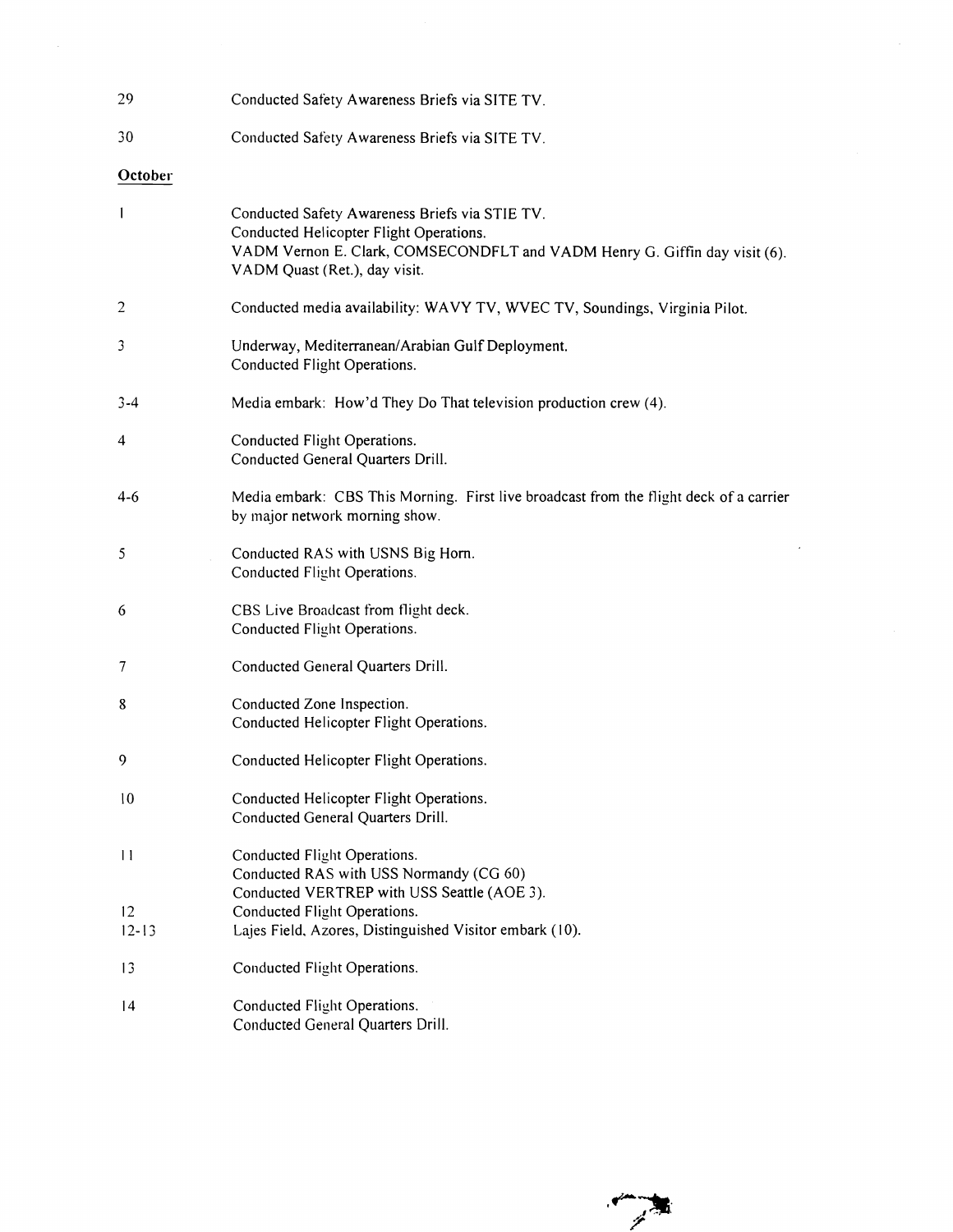| 15        | Conducted Zone Inspection.<br>Conducted RAS with USNS Arctic.<br>Conducted Flight Operations.<br>INCHOP to Sixth Fleet.<br>Strait of Gibraltar Passage.                                                                                                                               |
|-----------|---------------------------------------------------------------------------------------------------------------------------------------------------------------------------------------------------------------------------------------------------------------------------------------|
| 16        | Turnover with USS John F. Kennedy Battle Group.<br>Conducted ammo VERTREP with USS John F. Kennedy (CV 67).<br>GWBATGRU assumes CTF 60.<br>Conducted flight Operations.<br>Conducted RAS with USS Seattle (AOE 3).                                                                    |
| $16 - 17$ | Sixth Fleet INCHOP Safety Stand down.                                                                                                                                                                                                                                                 |
| 17        | Conducted E-2/3 Advancement Ceremony.<br>Conducted Flight Operations.<br>Conducted General Quarters Drill.                                                                                                                                                                            |
| 18        | Conducted Flight Operations.                                                                                                                                                                                                                                                          |
| 19        | Conducted Flight Operations.<br>Conducted General Quarters Drill.                                                                                                                                                                                                                     |
| 20        | Conducted Flight Operations.                                                                                                                                                                                                                                                          |
| 21        | Conducted RAS with USNS Kanawa.<br>Conducted Flight Operations.                                                                                                                                                                                                                       |
| 22        | Conducted Zone Inspection.<br>RADM Kenneth W. Pettigrew day embark.<br>Conducted Flight Operations.                                                                                                                                                                                   |
| 23        | Conducted Flight Operations.                                                                                                                                                                                                                                                          |
| 24        | Conducted Flight Operations.<br>Conducted General Quarters Drill.                                                                                                                                                                                                                     |
| 25        | Conducted RAS with USNS Laramie.<br>Conducted Flight Operations.                                                                                                                                                                                                                      |
| 26        | Conducted Flight Operations.<br>LTG Tommy Franks, Commander, Joint Task Force Alpha day embark.<br>Exercise Bright Star media day embark.                                                                                                                                             |
| 27        | Exercise Bright Star media day embark.<br>Conducted Flight Operations.                                                                                                                                                                                                                |
| 28        | Conducted Flight Operations.<br>Conducted RAS with USNS Concord.                                                                                                                                                                                                                      |
| 28-29     | RADM Niccola Azzollini, Commander, Italian Third Naval Division embark.<br>Accompanied by CAPT Orste Tombolini, Italian Navy; CDR Losario Guerris, Italian<br>Navy; CDR Paulo Tararinto, Italian Navy; LCDR Benevitos, Flag Aide, Italian Navy; LT<br>Edoardo Leongito, Italian Navy. |

 $\mathbf{r}$ 

Ŀ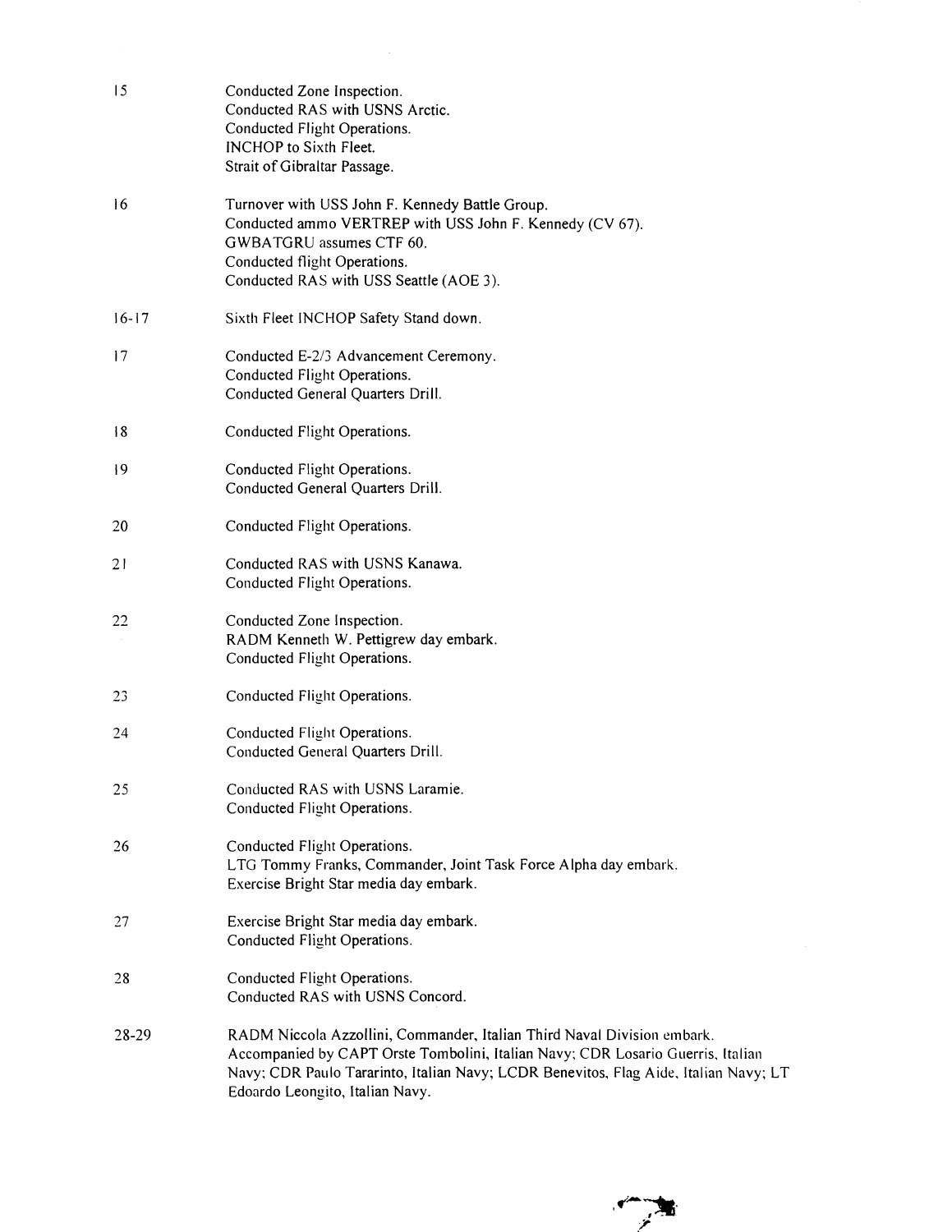| 29              | Conducted Flight Operations.<br>Conducted Bright Star PHOTO-EX.                                                                                                                                                                                                                                                                                                                                                                                                                                                                                                                                                                                                                                                                                                                             |
|-----------------|---------------------------------------------------------------------------------------------------------------------------------------------------------------------------------------------------------------------------------------------------------------------------------------------------------------------------------------------------------------------------------------------------------------------------------------------------------------------------------------------------------------------------------------------------------------------------------------------------------------------------------------------------------------------------------------------------------------------------------------------------------------------------------------------|
| 30              | Conducted RAS with USNS Kanawa.<br>Conducted Flight Operations.<br>MGEN John C. Welde, 9 <sup>th</sup> Air Force (JFACC for Bright Star), and BGEN George N.<br>Williams, Director, Mobility Force day embark.<br>RADM Faraq Latfy, Chief of Staff, Egyptian Navy day embark. Accompanied by<br>RADM Alaa Embaby; Commodore Tawfeek Abu Gondia; Commodore Adel Abd El-<br>Maneam; Commodore Nabedl Ehsahean; Commodore Mohammed El-Said; Commodore<br>Salah Skokry; CAPT Taweek Dera; CAPT Ahmed Mourfy; and LT Khaled Kassem.<br>Exercise Bright Star media day embark.<br>Conducted General Quarters Drill.                                                                                                                                                                               |
| 31              | Conducted Flight Operations.<br>United Arab Emirates Distinguished Visitors day embark.<br>Exercise Bright Star media day embark.                                                                                                                                                                                                                                                                                                                                                                                                                                                                                                                                                                                                                                                           |
| 31-1 Nov        | London Business Leaders embark: Mr. L. Ray Kelly, Managing Partner, Korn/Ferry<br>International; Mr. Michael Hawker, General Manager of Marketing, USAA; Mr.<br>Anthony Hichens, Chairman, Carrion PLC; Mr. Richard Spelman, General Manager of<br>Marketing, Halifax Building Society; and Mr. Gary Ames, President and CEO, U.S.<br>West International.                                                                                                                                                                                                                                                                                                                                                                                                                                   |
| November        |                                                                                                                                                                                                                                                                                                                                                                                                                                                                                                                                                                                                                                                                                                                                                                                             |
| 1               | Conducted Flight Operations.<br>GEN Anthony Zinni, Commander, U.S. Central Command day embark. Accompanied<br>by MGEN McFarren, Office of Military Cooperation.                                                                                                                                                                                                                                                                                                                                                                                                                                                                                                                                                                                                                             |
| $\overline{c}$  | Conducted Flight Operations.                                                                                                                                                                                                                                                                                                                                                                                                                                                                                                                                                                                                                                                                                                                                                                |
| $2 - 3$         | Romanian distinguished visitors embark. Party included: The Honorable Victor<br>Ciorbea, Prime Minister of Romania; Mr. Mircea Ciumara, Minister of Finance; Mr.<br>Calin Popescu Tariceanu, Minister of Industry and Trade; Division General Constantin<br>Degeratu, Chief of Romanian General Staff; Mr. Dorin Marian, National Security<br>Advisor to Romainian President Emil Constantiescu; Mr. Gheorghe Popescu, Romanian<br>Ambassador to Israel; COL Aurel Spanziu, Romanian Defense Attache; Ms. Lia<br>Trandafir, Public Affairs Director, Office of the Prime Minister; Mr. Sorin Ducaru,<br>Director of the NATO Division with the Romanian Foreign Ministry; LT Calin Avram,<br>Aide de Camp to the Prime Minister; and Mr. Octavian Ciulea, Romanian Government<br>Cameraman. |
| $3 - 10$        | Inport Haifa, Israel.                                                                                                                                                                                                                                                                                                                                                                                                                                                                                                                                                                                                                                                                                                                                                                       |
| $\overline{10}$ | Conducted Flight Operations.                                                                                                                                                                                                                                                                                                                                                                                                                                                                                                                                                                                                                                                                                                                                                                |
| $\vert \vert$   | VMFA 251 sponsored cake cutting ceremony celebrating 222 <sup>nd</sup> Birthday of the Marine<br>Corps in Hangar Bay 2.<br>Conducted Flight Operations.                                                                                                                                                                                                                                                                                                                                                                                                                                                                                                                                                                                                                                     |
| 12              | Conducted Zone Inspection.<br>Conducted Flight Operations.                                                                                                                                                                                                                                                                                                                                                                                                                                                                                                                                                                                                                                                                                                                                  |
|                 |                                                                                                                                                                                                                                                                                                                                                                                                                                                                                                                                                                                                                                                                                                                                                                                             |

 $\sim$   $\sim$ 

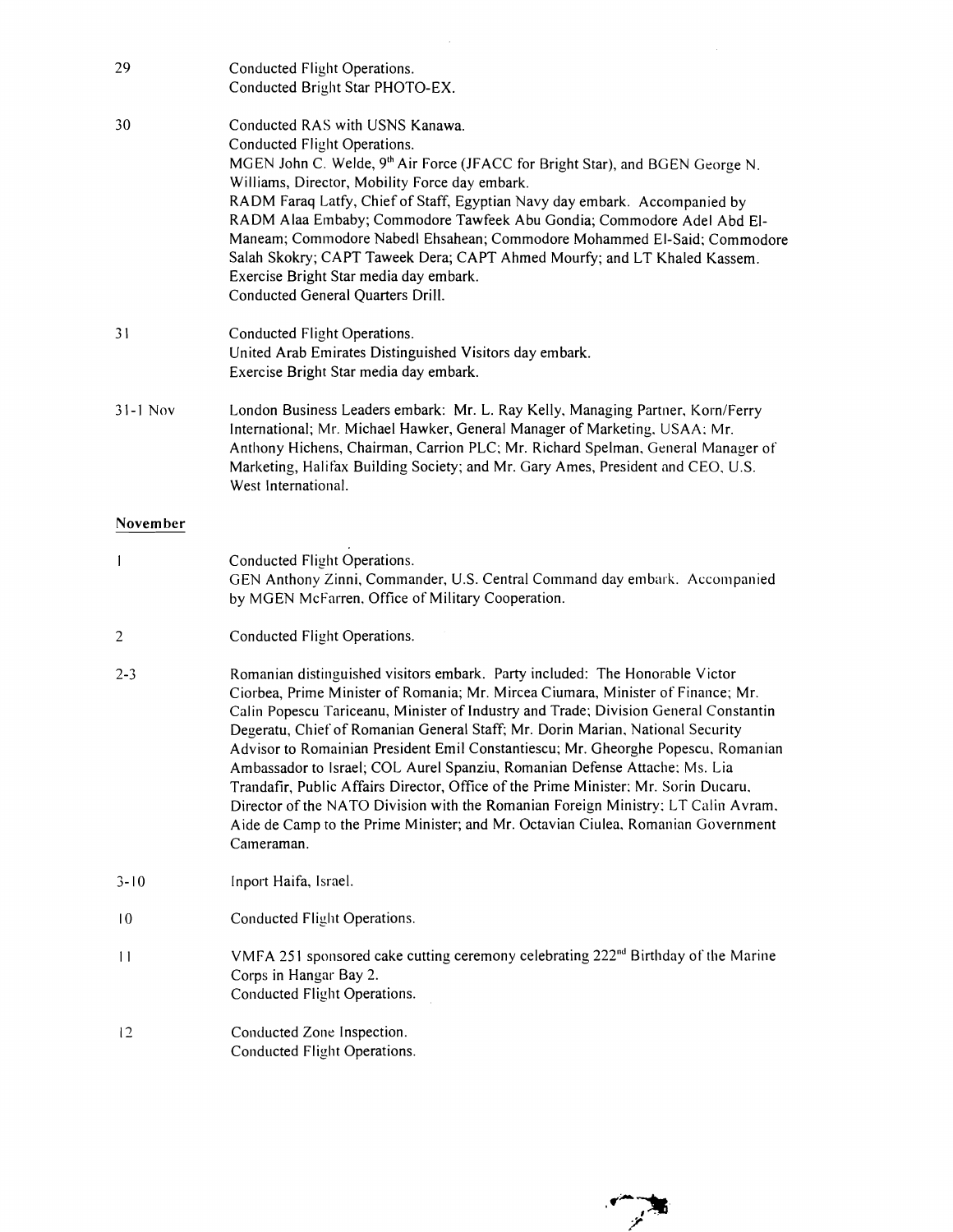| $\overline{13}$ | Conducted RAS with USS Seattle (AOE 3).<br>Conducted Flight Operations.                                                                                                                                       |
|-----------------|---------------------------------------------------------------------------------------------------------------------------------------------------------------------------------------------------------------|
| 4               | Conducted Flight Operations.<br>Conducted General Quarters Drill.<br>Ordered to transit to Arabian Gulf in response to the Iraq/UN standoff.                                                                  |
| 15              | Transit Suez Canal.                                                                                                                                                                                           |
| 16              | Conducted Helicopter Flight Operations.                                                                                                                                                                       |
| 17              | Conducted E-2/3 Advancement Ceremony.                                                                                                                                                                         |
| $\overline{8}$  | Transit Strait of Bab el Man Deb.                                                                                                                                                                             |
| 19              | Conducted Zone Inspection.<br>Conducted RAS with USS Normandy (CG 60).                                                                                                                                        |
| 20              | Transit Strait of Hormuz.                                                                                                                                                                                     |
| 22              | Conducted RAS with USNS Tippecanoe and USNS Spica.<br>Conducted inbrief with C5F Staff.<br>Conducted Flight Operations.                                                                                       |
| $22 - 23$       | Media embark: WAVY-TV, Norfolk, VA; WVEC-TV, Norfolk, VA; Associated Press;<br>Stars and Stripes.                                                                                                             |
| 23              | Conducted Flight Operations.                                                                                                                                                                                  |
| $23 - 24$       | Media embark: CNN; ABC-TV; Star-TV; Stars and Stripes.                                                                                                                                                        |
| 24              | Conducted Flight Operations.                                                                                                                                                                                  |
| 25              | Conducted Flight Operations.                                                                                                                                                                                  |
| 26              | Conducted RAS with USN Spica.<br>Conducted Zone Inspection.<br>Conducted Flight Operations.<br>VADM Thomas B. Fargo, Commander, Fifth Fleet day embark.                                                       |
| $26 - 27$       | Media embark: CNN; ABC-TV; CBS-TV; BNC-TV; AP Radio; AP Wire; AP Photo;<br>Reuters Photo.                                                                                                                     |
| $26 - 29$<br>27 | Media embark: Navy/Marine Corps News.<br>Observed Thanksgiving.<br>Conducted Flight Operations.                                                                                                               |
| 28              | Conducted RAS with USS Seattle (AOE 3).<br>Conducted Flight Operations.                                                                                                                                       |
| 28-29           | Dr. John Hamre, Deputy Secretary of Defense day embark. Accompanied by Mrs. Julia<br>Hamre, VADM Thomas B. Fargo, Commander, Fifth Fleet, and RADM "Grog" Johnson,<br>Senior Military Assistant to DEPSECDEF. |



 $\mathcal{L}^{\text{max}}_{\text{max}}$  and  $\mathcal{L}^{\text{max}}_{\text{max}}$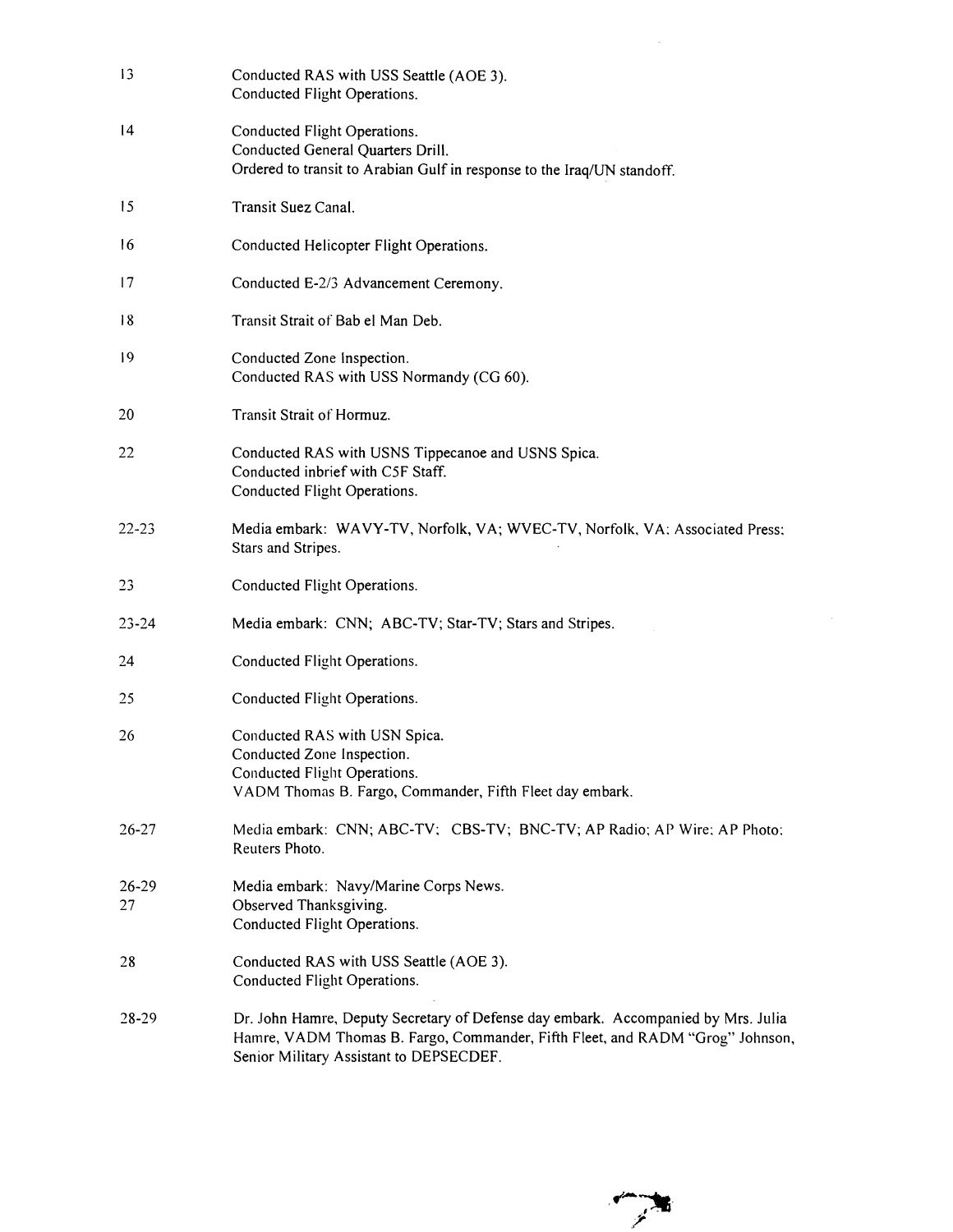| 29            | Conducted Flight Operations.<br>Conducted General Quarters Drill.                                   |
|---------------|-----------------------------------------------------------------------------------------------------|
| 30            | Conducted Flight Operations.                                                                        |
| December      |                                                                                                     |
| 1             | Conducted Flight Operations.                                                                        |
| 2             | Conducted Flight Operations.                                                                        |
| 3             | Conducted RAS with USNS Tippecanoe.<br>Conducted Zone Inspection.<br>Conducted Flight Operations.   |
| 4             | Conducted Flight Operations.<br>Conducted General Quarters Drill.                                   |
| 5             | Conducted Flight Operations.                                                                        |
| 8             | Conducted Flight Operations.                                                                        |
| 9             | Conducted Flight Operations.                                                                        |
| 10            | Conducted Zone Inspection.<br>Conducted Flight Operations.                                          |
| $\vert \vert$ | Conducted RAS with USNS Spica.<br>Conducted Flight Operations.<br>Conducted General Quarters Drill. |
| 12            | Conducted Flight Operations.<br>Conducted E-4 and E-6 Frocking Ceremonies.                          |
| 13            | Conducted Helicopter Flight Operations.                                                             |
| $13 - 17$     | Inport Jebel Ali, UAE.                                                                              |
| 18            | Conducted RAS with USNS Tippecanoe<br>Conducted Flight Operations.                                  |
| 19            | Conducted Flight Operations.                                                                        |
| 20            | Conducted Flight Operations.                                                                        |
| 21            | Conducted Flight Operations.<br>RADM John Nathman, Commander, Nimitz Battle Group day embark.       |
| $21-22$       | Media embark: American Statesman Magazine and Washington Times.                                     |
| 22            | Conducted Flight Operations.                                                                        |
| 22-23         | Paula Cole concert/embark.                                                                          |

 $\bar{\gamma}$ 

 $\frac{1}{\sqrt{2}}$ 

 $\sim$